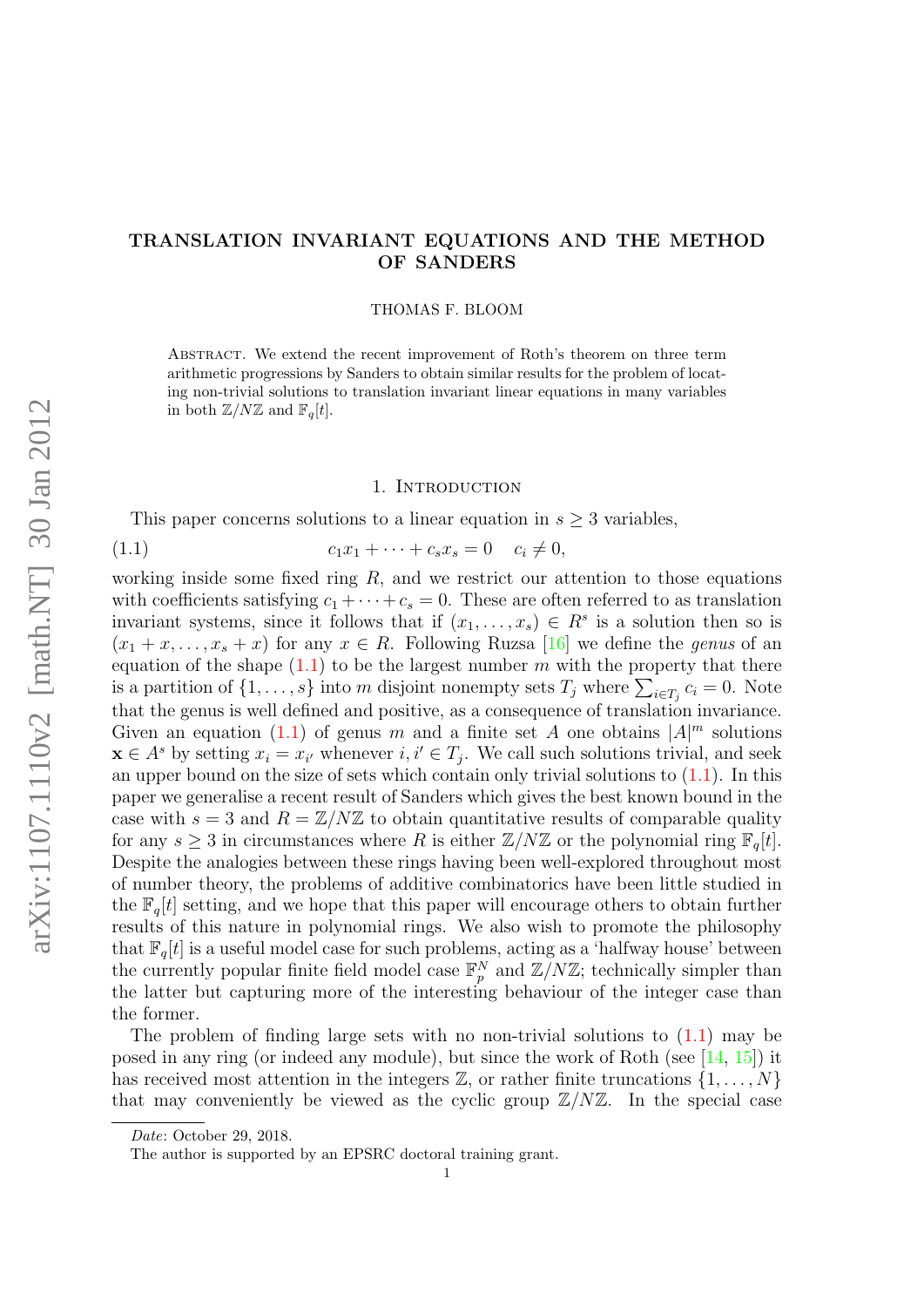$s = 3$  and  $(c_1, c_2, c_3) = (1, -2, 1)$  this is equivalent to finding a three term arithmetic progression  $a, a + d, a + 2d$ , with non-trivial solutions satisfying  $d \neq 0$ . If  $s > 3$  and  $\mathbf{c} \in (\mathbb{Z}/N\mathbb{Z})^s$  is such that  $(1.1)$  has genus  $m \geq 1$  then we define  $r(N) = r_{s,\mathbf{c}}(N)$  to be the cardinality of the largest subset of  $\mathbb{Z}/N\mathbb{Z}$  which contains no non-trivial solutions to [\(1.1\)](#page-0-0). Roth showed that  $r(N) \ll_{s,c} N/\log \log N$ . This was improved for  $s = 3$  by Heath-Brown [\[8\]](#page-18-3) and Szemerédi [\[20\]](#page-18-4) to  $r(N) \ll N/\log^c N$  for some absolute constant  $c > 0$ , the value of which was subsequently improved by Bourgain (see [\[2,](#page-18-5) [3\]](#page-18-6)), first to  $c = 1/2 - o(1)$  and then to  $c = 2/3 - o(1)$ . Sanders further improved this to  $c = 3/4 - o(1)$  in [\[17\]](#page-18-7) before the recent breakthrough result of [\[18\]](#page-18-8),

<span id="page-1-2"></span>(1.2) 
$$
r(N) \ll N \frac{(\log \log N)^5}{\log N}.
$$

All of the results mentioned above were obtained only for the special case of three term progressions when  $c = (1, -2, 1)$ , but it is straightforward to generalise their methods for any translation invariant equation of the form  $(1.1)$  with  $s = 3$ .

We expect that as the number of variables s increases non-trivial solutions to  $(1.1)$ should become easier to find, and hence we should obtain improved bounds for  $r(N)$ . The first result of this paper confirms this expectation, generalising the result of Sanders to handle arbitrary  $s \geq 3$ .

<span id="page-1-0"></span>**Theorem 1.1.** Let  $s \geq 3$ , and suppose  $\mathbf{c} \in \mathbb{Z}^s$  is such that the equation [\(1.1\)](#page-0-0) has genus  $m \geq 1$ . Then

$$
r_{s,\mathbf{c}}(N) \ll_{s,\mathbf{c}} N \left(\frac{(\log \log N)^5}{\log N}\right)^{s-2}.
$$

We remark that the implicit constant in Theorem [1.1](#page-1-0) in fact depends only on  $\ell = \max_{1 \leq i \leq s} |c_i|$ . In [\[16\]](#page-18-0) Ruzsa showed that if the equation [\(1.1\)](#page-0-0) has genus m then  $r(N) \ll N^{1/m}$ , which is far superior to Theorem [1.1](#page-1-0) whenever  $m > 2$ . The power of the methods used to obtain the bounds listed above, which originated in Roth [\[14\]](#page-18-1), is that they give a non-trivial result in the most difficult case  $m = 1$ . When  $s \geq 6$ , recent work of Schoen and Shkredov [\[19\]](#page-18-9), building on other work of Sanders, shows that for some absolute positive constants  $C$  and  $c$  we have the near-optimal bound  $r(N) \ll N \exp(-C \log^c N)$ . Theorem [1.1,](#page-1-0) however, gives the sharpest known bounds for  $s = 4$  and  $s = 5$ .

By partial summation we obtain the following corollary.

<span id="page-1-1"></span>Corollary 1.1. If  $A \subset \mathbb{N}$  satisfies  $\sum_{a \in A} a^{-1} = \infty$  then A contains infinitely many non-trivial solutions to every translation invariant equation of the form  $(1.1)$  having  $s \geq 4$  variables.

For comparison, a conjecture of Erdős asserts that if  $\sum_{a \in A} a^{-1} = \infty$  then A must contain infinitely many arithmetic progressions of length k for any  $k \in \mathbb{N}$ . In the case  $k = 3$ , this would follow were Corollary [1.1](#page-1-1) to hold with  $s = 3$ , which would in turn follow if one could improve the  $(\log \log N)^5$  factor in Theorem [1.1](#page-1-0) to  $(\log \log N)^{-2}$ , for example.

Another popular setting for the problem of finding solutions to the equation  $(1.1)$  is  $\mathbb{F}_p^N$ , an N-dimensional vector space over the finite field  $\mathbb{F}_p$ . Here we have coefficients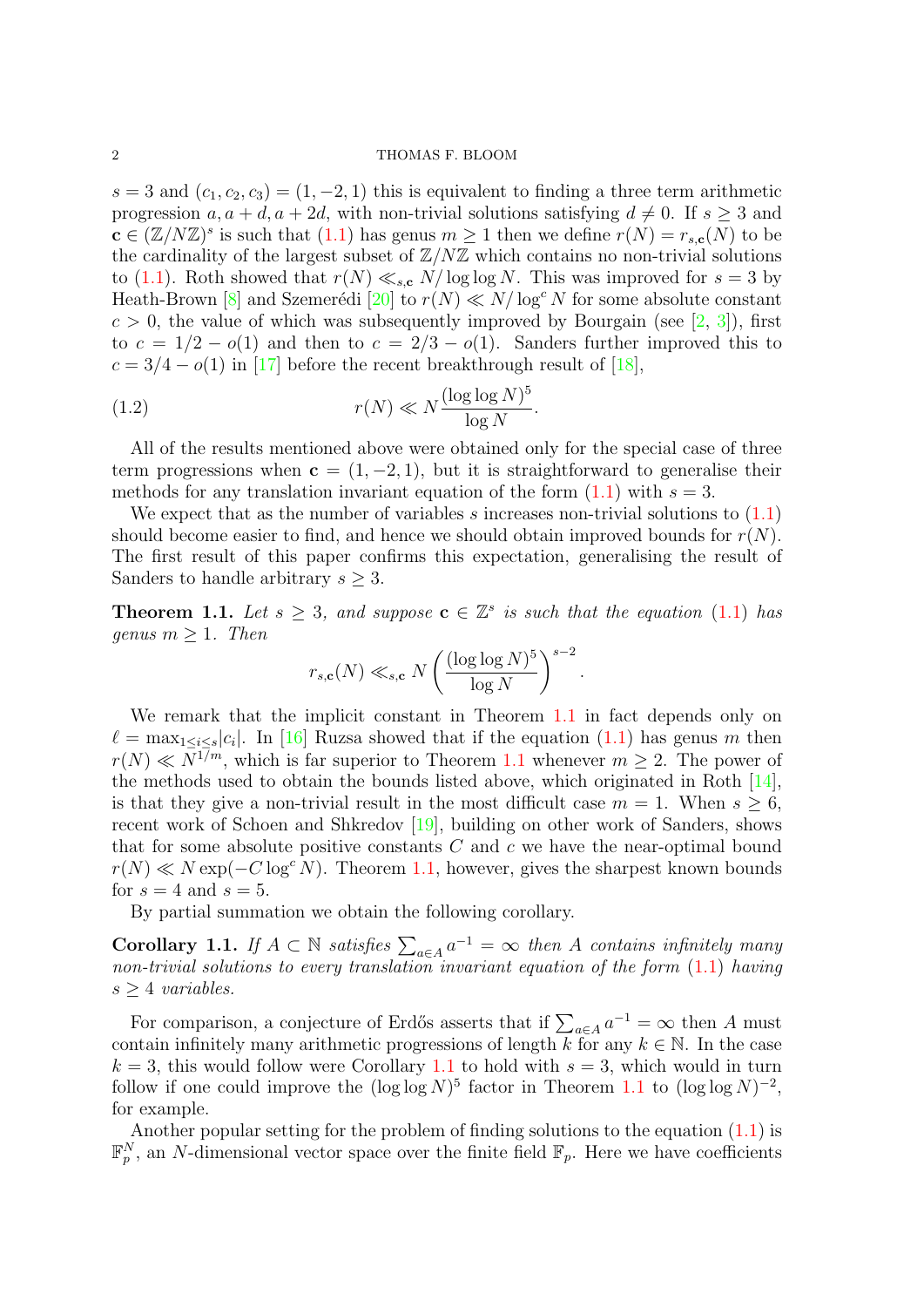$c_i \in \mathbb{F}_p$  and we define  $r_{s,c}(N)$  to be the cardinality of the largest subset of  $\mathbb{F}_p^N$  that contains only trivial solutions to the equation  $(1.1)$ . The best known bounds here are superior to those in  $\mathbb{Z}/N\mathbb{Z}$ . Thus, for example, the simple method of Meshulam [\[13\]](#page-18-10) yields  $r(N) \ll p^N/N$ , a conclusion comparable to  $r(N) \ll N/\log N$  in the integer case. Furthermore, Bateman and Katz [\[1\]](#page-18-11) have recently improved this upper bound to show that for some absolute constant  $\epsilon > 0$ , one has  $r(N) \ll p^N/N^{1+\epsilon}$ . The investigation of such problems in  $\mathbb{F}_p^N$  has recently become popular since it is often conceptually easier to prove results in  $\mathbb{F}_p^N$ , taking advantage of the vector space structure, and then 'translate' the methods to the more difficult case  $\mathbb{Z}/N\mathbb{Z}$  (see [\[7\]](#page-18-12) for a comprehensive discussion of this technique).

One setting that has received comparatively little attention is  $\mathbb{F}_q[t]$ , the ring of polynomials over a finite field; as in the case of  $\mathbb Z$  it is more convenient to deal with finite truncations of this infinite ring, so we shall work in the additive subgroup of polynomials with degree strictly less than  $N$ , which we shall denote by  $G_N$ . There are many well-known analogies between number theory in  $\mathbb{Z}$  and in  $\mathbb{F}_q[t]$ , and theorems in one often have a natural counterpart in the other. We should expect, in particular, some result analogous to [\(1.2\)](#page-1-2) to hold for solutions to the equation [\(1.1\)](#page-0-0) where  $c \in \mathcal{L}$  $\mathbb{F}_q[t]^s$ . Perhaps part of the reason why this problem has been largely overlooked is that  $G_N$  is additively isomorphic to  $\mathbb{F}_q^N$ , since both are N-dimensional vector spaces over  $\mathbb{F}_q$ . Hence in the classical case, with  $s = 3$  and  $\mathbf{c} = (1, -2, 1)$ , the strong bounds of the  $\mathbb{F}_q^N$  setting are available. In general, such bounds are available whenever  $\mathbf{c} \in \mathbb{F}_p^s$ , where p is the characteristic of  $\mathbb{F}_q$ . In the  $\mathbb{F}_q[t]$  setting, however, this restricts all coefficients to have degree zero, and hence trivial size under the usual valuation  $|a| = q^{\deg a}$ . Viewed in this way it is less surprising that we can obtain such impressive bounds with such a strong restriction on the coefficients of our linear equation. Note in particular that such issues of triviality do not arise in the  $\mathbb{Z}/N\mathbb{Z}$  case, since  $s \geq 3$ and translation invariance forces at least one of the coefficients of the equation [\(1.1\)](#page-0-0) to have non-trivial size.

When  $s \geq 3$  and  $\mathbf{c} \in \mathbb{F}_q[t]^s$ , denote by  $r(N)$  the size of the largest subset of  $G_N$ which contains no non-trivial solutions to the equation  $(1.1)$ . The sharpest bound for  $r(N)$  currently available in the case where  $\mathbf{c} \in \mathbb{F}_q^s$  is due to Liu and Spencer [\[11\]](#page-18-13) who showed that  $r(N) \ll q^N/N^{s-2}$ . The second result of this paper adapts the method of Sanders to give a comparable bound even when the coefficients  $c_i$  have large degree. As above, this result gives a bound which improves as s increases.

<span id="page-2-0"></span>**Theorem 1.2.** Let  $s \geq 3$ , and suppose  $\mathbf{c} \in \mathbb{F}_q[t]^s$  is such that the equation [\(1.1\)](#page-0-0) has genus  $m \geq 1$ . Then

$$
r_{s,\mathbf{c}}(N) \ll_{s,\ell} q^N \left(\frac{(\log N)^4}{N}\right)^{s-2},\,
$$

where  $\ell = \max(\deg c_i)$ .

Note here that the implicit constant depends only on the highest degree of the coefficients  $c_i$ . It also depends on  $q$ , the size of the constant field. Throughout this paper, this will be considered fixed as will  $s$  and  $c$ , and all constants may depend on these.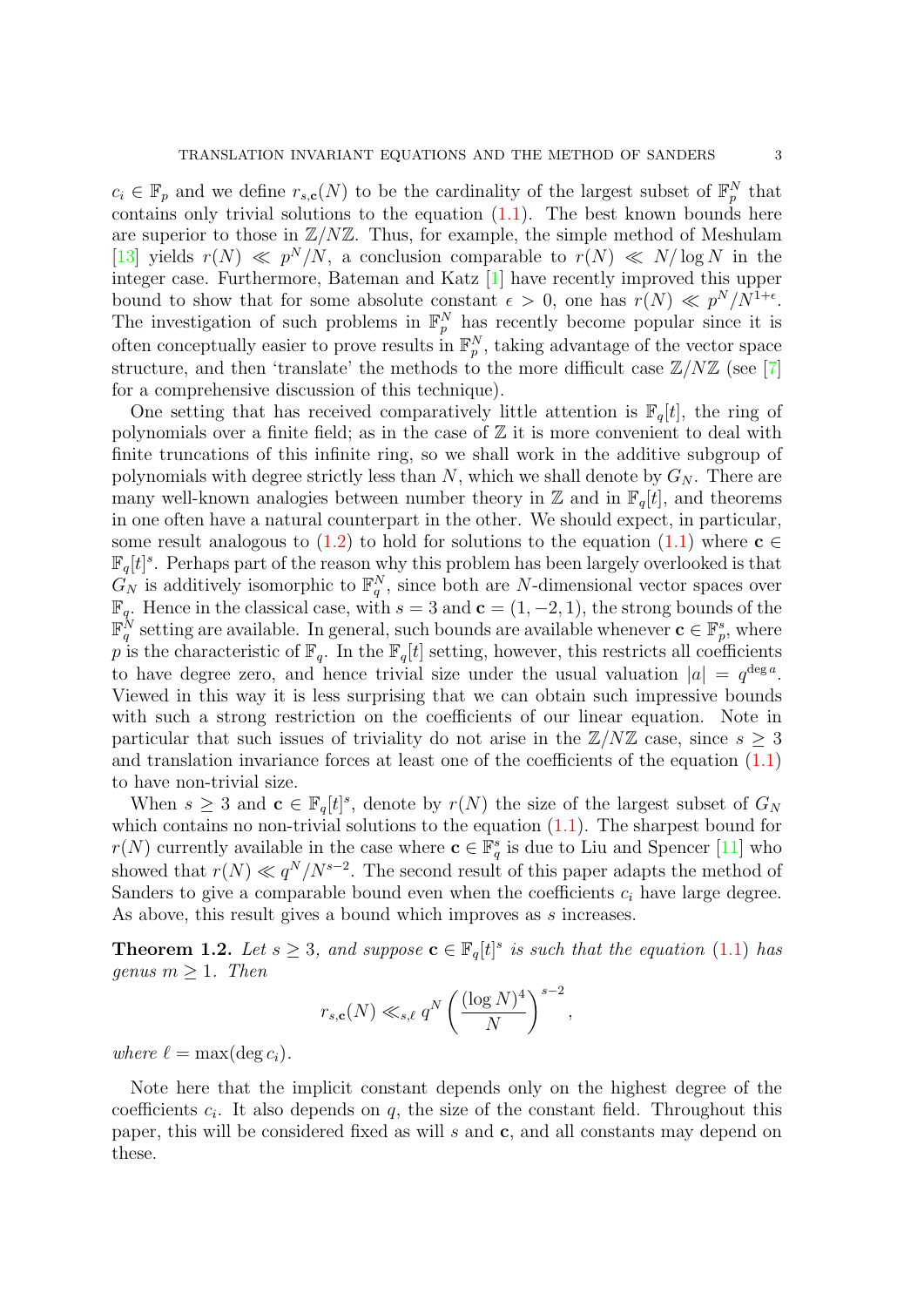It is not difficult to get some kind of quantitative bound for  $r(N)$  even when the coefficients have large degree, and indeed the original method of Roth can be adapted with a little effort to obtain  $r(N) \ll q^N/\log N$ . Theorem [1.2](#page-2-0) goes beyond this to show that we can obtain a quantitative bound comparable to the best known in  $\mathbb{Z}/N\mathbb{Z}$ . Indeed, in  $\mathbb{F}_q[t]$  we are able to do slightly better (by a factor of log N) than the analogue of  $(1.2)$ . This improvement is a consequence of the vector space structure of  $\mathbb{F}_q[t]$  which we are able to exploit even when the coefficients have large degree.

We remark that the methods of [\[16\]](#page-18-0) are easily adapted to the  $\mathbb{F}_q[t]$  setting to give  $r(N) \ll q^{N/m}$  whenever [\(1.1\)](#page-0-0) has genus m, a conclusion sharper than that of Theorem [1.2](#page-2-0) whenever  $m \geq 2$ . The strength of Theorem 1.2 is that it applies when  $m = 1$ , which appears to be the most difficult case.

Since this paper was originally written, we have been made aware of recent similar results by Liu and Zhao [\[12\]](#page-18-14). By adapting the methods of [\[2\]](#page-18-5) and [\[3\]](#page-18-6) to the  $\mathbb{F}_q[t]$ setting they show, under the same hypotheses as Theorem [1.2,](#page-2-0) that

$$
r_{s,c}(N) \ll_{s,\ell} q^N \left(\frac{(\log N)^2}{N}\right)^{\frac{2(s-2)^2}{4s-9}}
$$

.

This is weaker than Theorem [1.2](#page-2-0) for all  $s \geq 3$ , as it does not use the new techniques introduced in [\[18\]](#page-18-8). We note, however, that the mechanisms they use to translate ideas from the  $\mathbb{Z}/N\mathbb{Z}$  setting of  $[2]$  and  $[3]$  to  $\mathbb{F}_q[t]$  are very similar to those introduced in this paper. In particular, they also give the proper analogue of Bohr sets in the  $\mathbb{F}_q[t]$ setting.

The main ideas and techniques used to establish Theorems [1.1](#page-1-0) and [1.2](#page-2-0) are those of the original argument in  $[18]$ , but we are able to make many technical simplifications in  $\mathbb{F}_q[t]$ , largely thanks to the fact the analogue of 'Bohr sets' are closed under addition. Indeed, we hope that this paper may also serve as an exposition of the methods in [\[18\]](#page-18-8), for in  $\mathbb{F}_q[t]$  the fundamental ideas are less obscured by technical difficulties. We further hope that this paper will indicate how to translate many results of additive combinatorics to an analogous result in  $\mathbb{F}_q[t]$ , which we believe to be a technically simpler model for such results.

In recent years there has been a focus on obtaining such results in  $\mathbb{F}_p^N$  and then translating the methods used so as to obtain a result in  $\mathbb{Z}/N\mathbb{Z}$ . We believe that the translation from  $\mathbb{F}_p^N$  to  $\mathbb{F}_q[t]$  and thence to  $\mathbb{Z}/N\mathbb{Z}$  is simpler to perform and more intuitive. We are confident that this new method will stimulate further progress in other problems of additive combinatorics.

Thus, for example, the approach taken in this paper is to first establish Theorem [1.2,](#page-2-0) the  $\mathbb{F}_q[t]$  case, and then sketch how to adapt the proof to obtain Theorem [1.1,](#page-1-0) the  $\mathbb{Z}/N\mathbb{Z}$  case. In Section [2](#page-4-0) we explain the notation used in the rest of the paper and prove two useful lemmas. Sections [3](#page-8-0) and [4](#page-11-0) provide the two tools used in the approach of Sanders [\[18\]](#page-18-8), namely a combinatorial transformation of sets inspired by the work of Katz and Koester [\[9\]](#page-18-15) and an application of the useful probabilistic theorem due to Croot and Sisask [\[5\]](#page-18-16). Section [5](#page-13-0) combines these tools in the 'density increment' strategy so as to conclude the proof of Theorem [1.2.](#page-2-0) Section [6](#page-15-0) then sketches a proof of Theorem [1.1.](#page-1-0) Here we are brief, since the proofs are the same as those for Theorem [1.2](#page-2-0) except for routine technical changes.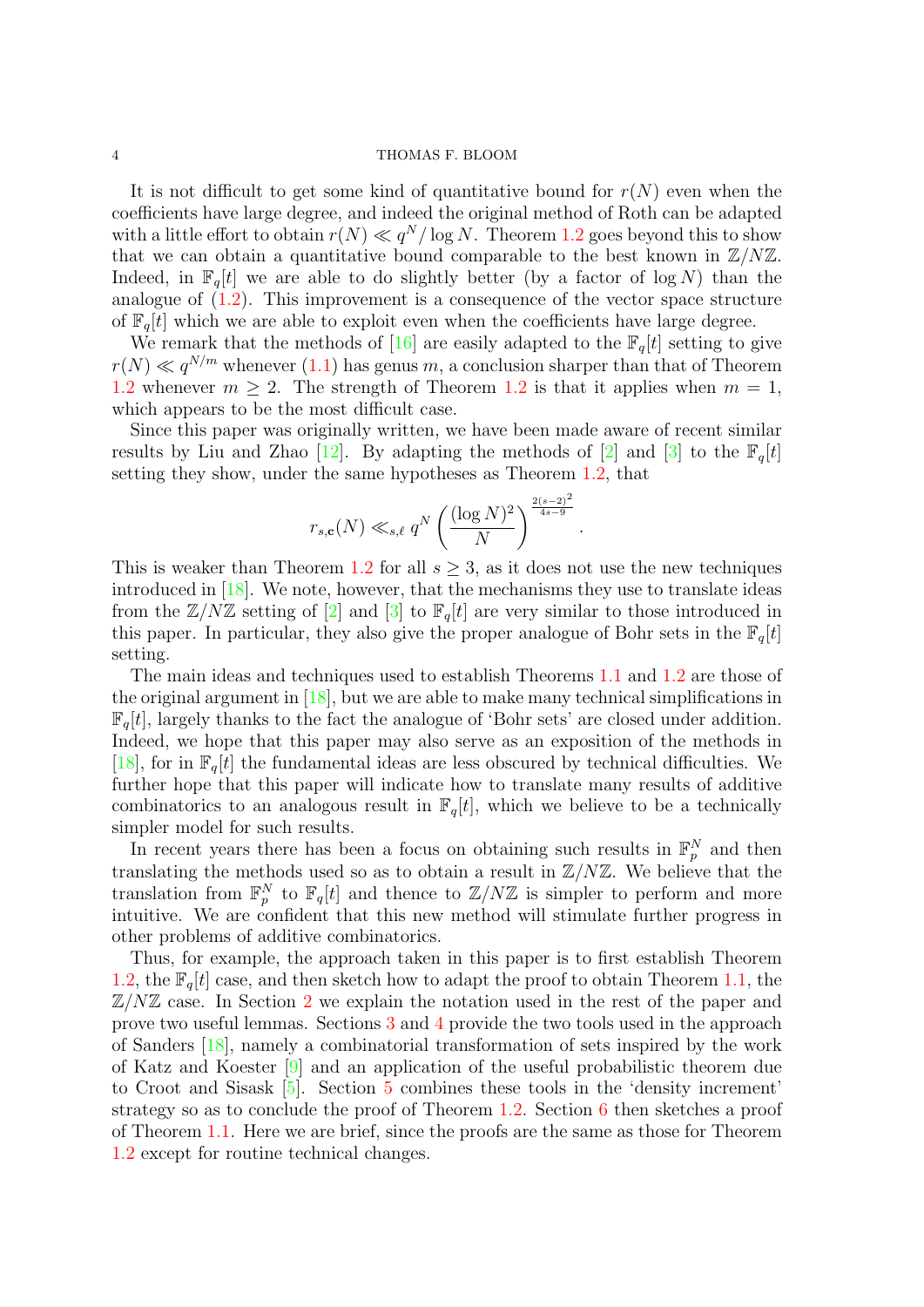### 2. Notation and preliminaries

<span id="page-4-0"></span>Throughout the rest of this paper, let N be some fixed large integer and  $\mathbb{F}_q$  be the finite field with q elements. We shall write  $G = G_N = \{x \in \mathbb{F}_q[t] : \text{deg } x < N\},\$ and note in particular that G is an N-dimensional vector space over  $\mathbb{F}_q$ . We will frequently use the expectation notation

$$
\prod_{x \in X} f(x) = \frac{1}{|X|} \sum_{x \in X} f(x).
$$

Unless denoted otherwise, all expectations are taken over  $G$ . By a convenient abuse of notation, we use the same letter for the set and its characteristic function. When considering  $C \subset G$ , we use  $\mu_C$  to denote the measure induced by C, so that

$$
\mu_C(x) = \frac{|G|}{|C|}C(x)
$$

and for  $A \subset G$ ,

$$
\mu_C(A) = \langle \mu_C, A \rangle = \frac{|A \cap C|}{|C|}.
$$

For notational convenience we will also use  $\beta$  to denote  $\mu_B$ . Given a subspace  $B \subset G$ we will denote subsets of  $B$  by capital Roman letters, and their density within  $B$  by the corresponding lower case Greek letter, so that  $\beta(A) = \alpha$ , for example. We draw special attention to our novel notation for the balanced function of a subset  $A \subset B$ , defined by

$$
\mathbf{A}(x) := (A - \alpha B)(x) = \begin{cases} 1 - \alpha & \text{if } x \in A, \\ -\alpha & \text{if } x \in B \backslash A, \text{ and} \\ 0 & \text{otherwise,} \end{cases}
$$

so that  $\mathbb{E}_{x\in B}\mathbf{A}(x)=0$ . For any functions  $f, g: G\to \mathbb{C}$  we define

$$
\langle f, g \rangle_{\mu_X} = \prod_{x \in X} f(x) \overline{g(x)},
$$

and similarly, for any  $1 \leq p < \infty$ ,

$$
||f||_{p(\mu_X)} = \left(\prod_{x \in X} |f(x)|^p\right)^{1/p}
$$
 and  $||f||_{\infty(\mu_X)} = \sup_{x \in X} |f(x)|$ .

Where the measure is omitted these expectations should be taken over G. There is an analogue of Fourier analysis in the  $\mathbb{F}_q[t]$  setting. If  $x = \sum_{i \le N} a_i t^i \in \mathbb{F}_q((1/t))$  then we define

$$
e(x) := \exp(2\pi i \text{Tr}(a_{-1})/p)
$$

where Tr :  $\mathbb{F}_q \to \mathbb{F}_p$  is the familiar trace map. We may now define a character on G as the map  $x \mapsto e(\xi x)$  where  $\xi$  is a member of  $\mathbb{T}$ , the dual group of  $\mathbb{F}_q[t]$  which is defined by

$$
\mathbb{T} = \left\{ \sum_{i < 0} a_i t^i : a_i \in \mathbb{F}_q \right\}.
$$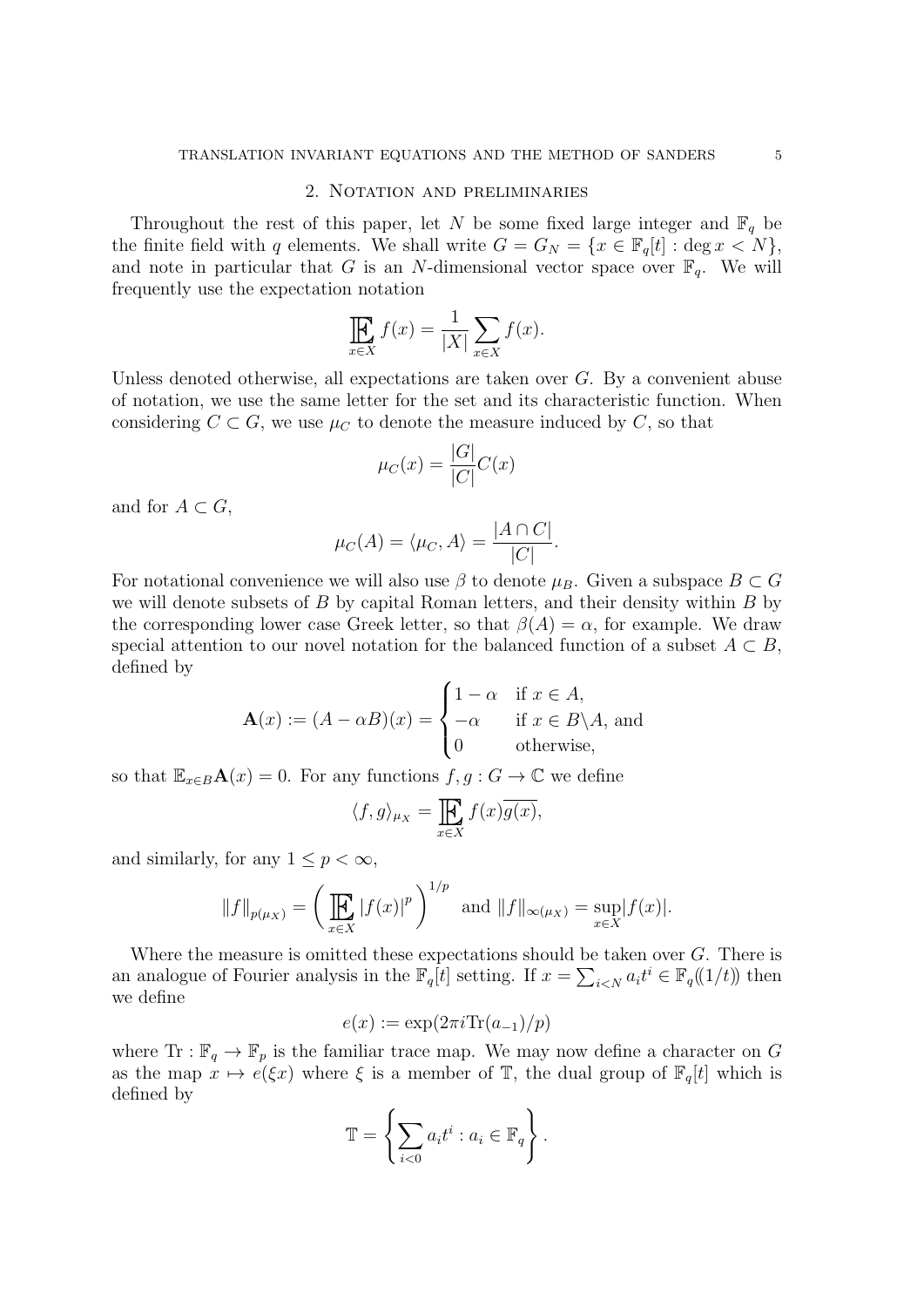The usual definitions and results of Fourier analysis apply in this case, so we define the Fourier transform of f by

$$
\widehat{f}(\xi) = \prod_{x \in G} f(x)e(\xi x),
$$

and we have Parseval's identity

$$
\sum_{\xi\in\widehat{G}}\widehat{f}(\xi)\overline{\widehat{g}(\xi)}=\langle f,g\rangle
$$

where  $\widehat{G}$  is the dual group of  $G$  defined by

$$
\widehat{G} = \{a_{-1}t^{-1} + \dots + a_{-N}t^{-N} : a_i \in \mathbb{F}_q, \ -N \le i \le -1\}.
$$

For a more comprehensive discussion and detailed proofs for Fourier analysis over  $\mathbb{F}_q[t]$  we refer the reader to [\[10\]](#page-18-17). In most cases, when we use the convolution operator it will be with respect to the measure over some subspace  $B$  (which will be clear from the context), and hence we define

$$
f * g(x) = \prod_{y \in B} f(y)g(x - y).
$$

In some cases, q will be a measure  $\mu_C$  for some other set C, and there we define

$$
f * \mu_C(x) = \prod_{y \in C} f(x - y).
$$

Note in particular that when convolving with a measure, the convolution itself is always global (i.e. over the entire group  $G$ ). As usual, the Fourier transform converts convolution into multiplication, with an appropriate scaling factor:

$$
\mu_G(B)\widehat{f*g}(\xi) = \widehat{f}(\xi)\widehat{g}(\xi).
$$

This has the useful corollary, frequently used without mention in what follows, that

$$
\mu_G(B) \mathbf{E} f * g = \mathbf{E} f \mathbf{E} g.
$$

For finite  $\Gamma \subset \mathbb{T}$  and  $\kappa : \Gamma \to \mathbb{N}$  we define the Bohr set  $B_{\kappa}(\Gamma)$  to be the set

$$
\{x \in G : \deg\{x\xi\} < -\kappa(\xi) \text{ for all } \xi \in \Gamma\}
$$

where if  $x = \sum_{i \leq N} a_i t^i \in \mathbb{F}_q((1/t))$  then  $\{x\} = \sum_{i \leq 0} a_i t^i$ . We call the size of  $\Gamma$  the rank of B, denoted by  $rk(B)$ , and call  $k = \max_{\xi \in \Gamma} \kappa(\xi)$  the width of B. We note the easy estimate

$$
|B_{\kappa}(\Gamma)| \ge q^{N-\sum_{\xi \in \Gamma} \kappa(\xi)} \ge q^{N-k|\Gamma|}.
$$

Furthermore, note that  $B_{\kappa}(\Gamma)$  is itself a vector space over  $\mathbb{F}_q$ . If  $B = B_{\kappa}(\Gamma)$  is a given Bohr set then by  $B_k$  we denote the Bohr set  $B_{\kappa+k}(\Gamma)$ .

This is analogous to the traditional Bohr set in the context of  $\mathbb{Z}/N\mathbb{Z}$ ,

$$
\operatorname{Bohr}_{\rho}(\Gamma) = \left\{ x : \left\| \frac{x\xi}{N} \right\| < \rho \text{ for all } \xi \in \Gamma \right\}
$$

where  $\|\cdot\|$  measures the distance to the nearest integer and  $\Gamma$  is a subset of  $\mathbb{Z}/N\mathbb{Z}$ . For both concepts, the idea is to find a set on which a given set of characters is 'approximately' trivial. This is made easier in our setting of  $\mathbb{F}_q[t]$ , since a character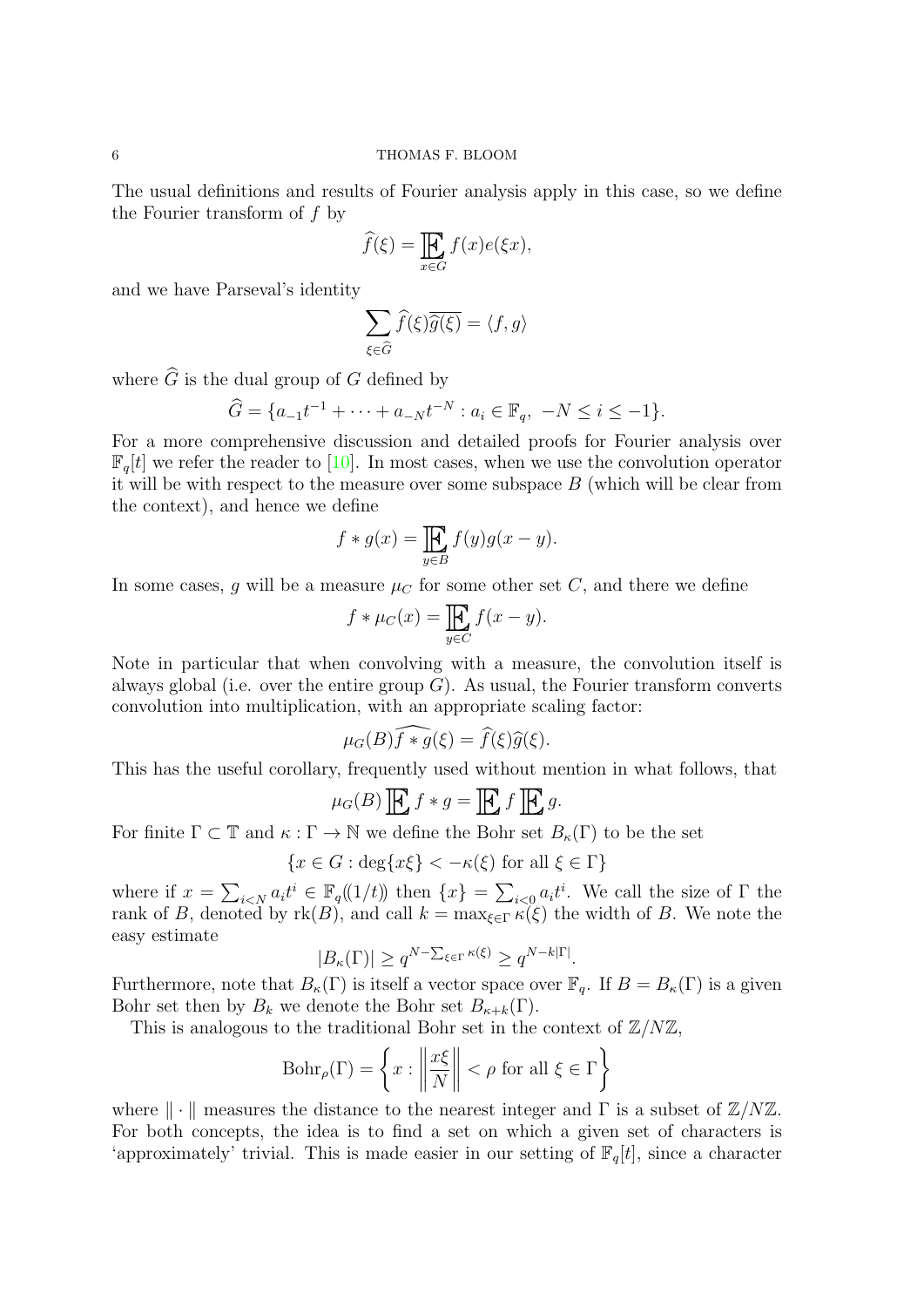can only take finitely many values even as  $N \to \infty$ , unlike the  $\mathbb{Z}/N\mathbb{Z}$  case. The significant observation here is that the other important feature of Bohr sets is that they are approximately closed under dilation by the coefficients of our linear forms; in the  $\mathbb{F}_q[t]$  case this follows from the inclusion  $\lambda \cdot B_{\kappa+m}(\Gamma) \subset B_{\kappa}(\Gamma)$  which holds whenever deg  $\lambda \leq m$ . We also desire that they be, at least approximately, closed under addition. This has obscured the dilation preservation feature in the traditional settings of  $\mathbb{Z}/N\mathbb{Z}$  and  $\mathbb{F}_p^N$ , since this follows from closure under addition using crude estimates such as  $2 \cdot A \subset A + A$ .

In the density increment procedure used to prove Theorem [1.2](#page-2-0) we will need to dilate a Bohr set by some  $c \in \mathbb{F}_q[t]$  and ensure that this dilate is itself a Bohr set, so that the next iteration can be performed. The following lemma shows that this is true, and that the rank of this new Bohr set can only increase by some bounded amount. Recall that  $G_m$  denotes the set of polynomials in  $\mathbb{F}_q[t]$  with degree strictly less than m.

<span id="page-6-0"></span>**Lemma 2.1.** If  $c \in \mathbb{F}_q[t] \setminus \{0\}$  and  $B = B_{\kappa}(\Gamma)$  is a Bohr set with width k such that  $B \subset G_{N-\text{deg }c}$  then  $c \cdot B$  is a Bohr set with rank at most  $rk(B) + q^{\text{deg }c}$  and width k.

*Proof.* Choose  $c^{-1} \in \mathbb{F}_q(t)$  such that  $c^{-1}c = 1$  and let  $\Gamma' = c^{-1}(\Gamma \cup G_{\text{deg }c})$ . Let  $\tilde{\Gamma} = \{ \{x\} : x \in \Gamma' \}.$  We have  $\tilde{\Gamma} \subset \hat{G}$  and  $|\tilde{\Gamma}| \leq |\Gamma'| \leq |\Gamma| + q^{\deg c}$ , so to complete the proof it remains to show that  $c \cdot B = B_{\kappa'}(\tilde{\Gamma})$ , where  $\kappa'$  defined by  $\kappa'(\xi) = \kappa(\gamma)$  if  $\xi = c^{-1}\gamma$  for some  $\gamma \in \Gamma$  and  $\kappa'(\xi) = 1$  otherwise.

By the orthogonality relationship of the exponential function (see Lemma 1 in [\[10\]](#page-18-17)) we have the identity

$$
\sum_{l \in G_{\deg c}} e(c^{-1}lx) = \begin{cases} 0 & \text{when } c \nmid x, \text{ and} \\ q^{\deg c} & \text{when } c \mid x. \end{cases}
$$

By the definition of  $e(\cdot)$ , however, we also have  $\sum_{l \in G_{\text{deg }c}} e(c^{-1}lx) = q^{\text{deg }c}$  if and only if  $\text{Tr}(c^{-1}lx) = 0$  for all  $l \in G_{\text{deg }c}$ , which is true if and only if  $\text{deg}\{c^{-1}lx\} < -1$  for all  $l \in \hat{G}_{\deg c}$  since  $\mathbb{F}_q \cdot G_{\deg c} = \hat{G}_{\deg c}$ . It follows that  $c \mid x$  if and only if  $\deg\{c^{-1}lx\} < -1$ for all  $l \in G_{\text{deg }c}$ . If we have some  $y \in B_k(\Gamma)$ , therefore, then we must have  $y = cx$  for some  $x \in G_{N-\deg c}$ .

Furthermore, for all  $\gamma \in \Gamma$  we have  $\deg\{x\gamma\} = \deg\{yc^{-1}\gamma\} < -k$  and hence  $B_k(\tilde{\Gamma}) \subset c \cdot B$ . Finally, if  $x \in B$  then for any  $\gamma \in \Gamma$  we have  $\deg\{cxc^{-1}\gamma\}$  $\deg\{x\gamma\} < -k$  and for any  $l \in G_{\deg c}$  we have  $\{cx\{c^{-1}l\}\} = \{cxc^{-1}l\} = 0$  so certainly  $\deg\{cxc^{-1}l\} < -1$ , so that  $cx \in B_k(\tilde{\Gamma})$  and hence  $B_k(\tilde{\Gamma}) = c \cdot B$  as required.

We will frequently use both the big-O notation and the Vinogradov  $\ll$  symbol, where the implicit constant depends on at most s,  $\ell$  and q. We will also sometimes use a c or C to denote some positive constant, again depending on at most s,  $\ell$  and q, which may vary from line to line. All these constants may be made explicit, though we do not do so here.

We shall now define the concepts of spectra and symmetry sets. We define the  $\eta$ -spectrum at G of a function f to be

$$
\Delta_{\eta}(f) = \{ \xi \in G : |f(\xi)| \ge \eta \|f\|_1 \},\
$$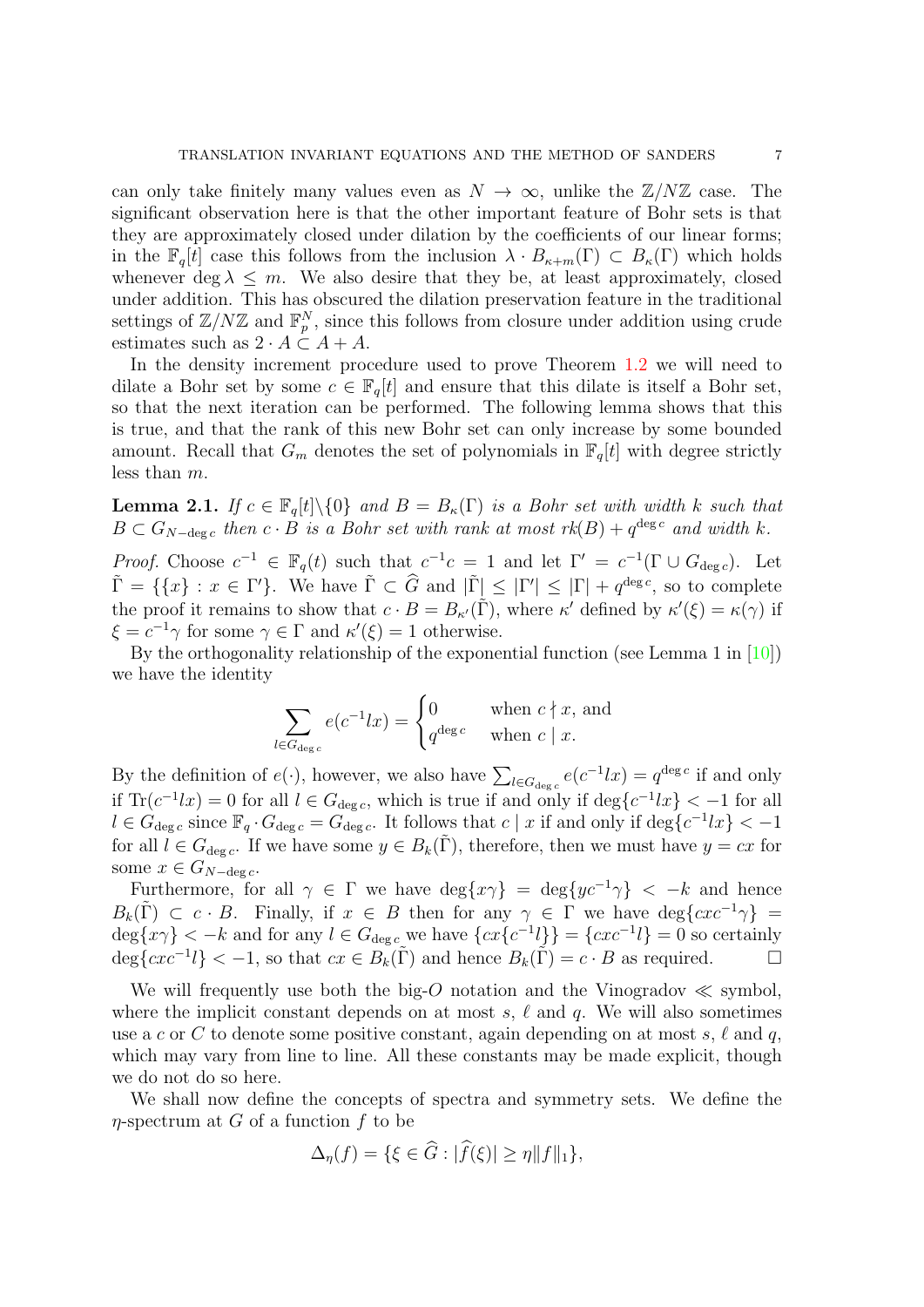As above, we suppose  $B$  is some subspace of  $G$  which shall be clear from context, and for any  $L, K \subset B$  we define the *n*-symmetry set to be

$$
\operatorname{Sym}_{\eta}(L, K) = \{ x \in B : L \ast K(x) \ge \eta \}.
$$

Note that  $\text{Sym}_{\eta}(L, -K) = -\text{Sym}_{\eta}(-L, K)$ . We will need some structural information on spectra due to Chang [\[4\]](#page-18-18). The following version is proved as Lemma 4.36 in [\[21\]](#page-18-19).

<span id="page-7-0"></span>**Lemma 2.2.** Let G be any finite additive group and  $D \subset G$  with density  $\delta$ . If  $\eta > 0$ then there is a subset  $\tilde{\Delta} \subset \tilde{\Delta}_\eta(D)$  such that  $|\tilde{\Delta}| \ll \eta^{-2} \log(1/\delta)$  and

$$
\Delta_{\eta}(D) \subset \{-1,0,1\}^{|\tilde{\Delta}|} \cdot \tilde{\Delta}.
$$

We now use this to convert the fact that we have large Fourier coefficients over a large spectrum into a more useful density increment property. The idea goes back to the work of Heath-Brown  $[8]$  and Szemerédi  $[20]$ , and was developed into the following form by Sanders [\[17\]](#page-18-7).

<span id="page-7-1"></span>**Lemma 2.3.** For any Bohr set  $B \subset G$  and  $\eta > 0$  if  $A, D \subset B$  satisfy

$$
\sum_{\gamma \in \Delta_{\eta}(D)} |\widehat{\mathbf{A}}(\gamma)|^2 \ge \nu \alpha^2 \mu_G(B)
$$

then there is a Bohr set  $B' \subset B$  with

$$
rk(B') \leq rk(B) + O(\eta^{-2}\log(1/\delta)) \text{ and } \beta(B') \geq \exp(-C\eta^{-2}\log(1/\delta))
$$

such that  $||A * \beta'||_{\infty} \ge \alpha(1 + \nu)$ .

*Proof.* Let  $\widehat{B} \subset \widehat{G}$  be the dual group of B viewed as an additive group. It is easy to check that for any  $\gamma \in \widehat{G}$  there is some  $\gamma' \in \widehat{B}$  such that  $\gamma(x) = \gamma'(x)$  for all  $x \in B$ . Let  $\Delta' = \widehat{B} \cap \Delta_{\eta}(D)$ . Renormalising the Fourier transform, we see that  $\Delta'$  is the  $\eta$ -spectrum at B for D. Let  $\tilde{\Delta} \subset \Delta'$  be the set given by Lemma [2.2,](#page-7-0) and refine the Bohr set  $B$  by setting

$$
B' = \{ x \in B : \deg\{x\gamma\} < -1 \text{ for all } \gamma \in \tilde{\Delta} \}.
$$

It follows that

$$
rk(B') \leq rk(B) + |\tilde{\Delta}| \leq rk(B) + O(\eta^{-2} \log(1/\delta)),
$$

and hence  $\beta(B') \geq \exp(-C\eta^{-2} \log(1/\delta))$ . Furthermore, for all  $\gamma \in \Delta_{\eta}(D)$  we have  $\widehat{\beta}^{\prime}(\gamma) = \mathbb{E}_{x \in B'} e(x\gamma) = 1$ . By Parseval's identity and the initial hypothesis

$$
\|\mathbf{A} * \beta'\|_2^2 = \sum_{\gamma \in \widehat{G}} |\widehat{\mathbf{A}}(\gamma)|^2 |\widehat{\beta'}(\gamma)|^2 \ge \sum_{\gamma \in \Delta_{\eta}(D)} |\widehat{\mathbf{A}}(\gamma)|^2 \ge \nu \alpha^2 \mu_G(B).
$$

Furthermore, note that  $B * \beta'(y) = \mathbb{E}_{x \in B'} B(y-x) = B(y)$ , and hence  $\langle B * \beta', B * \beta' \rangle =$  $\mu_G(B)$ . Similarly,

$$
\langle A * \beta', B * \beta' \rangle = \mu_G(B) \prod_{x \in B} \prod_{y \in B'} A(y - x) = \alpha \mu_G(B).
$$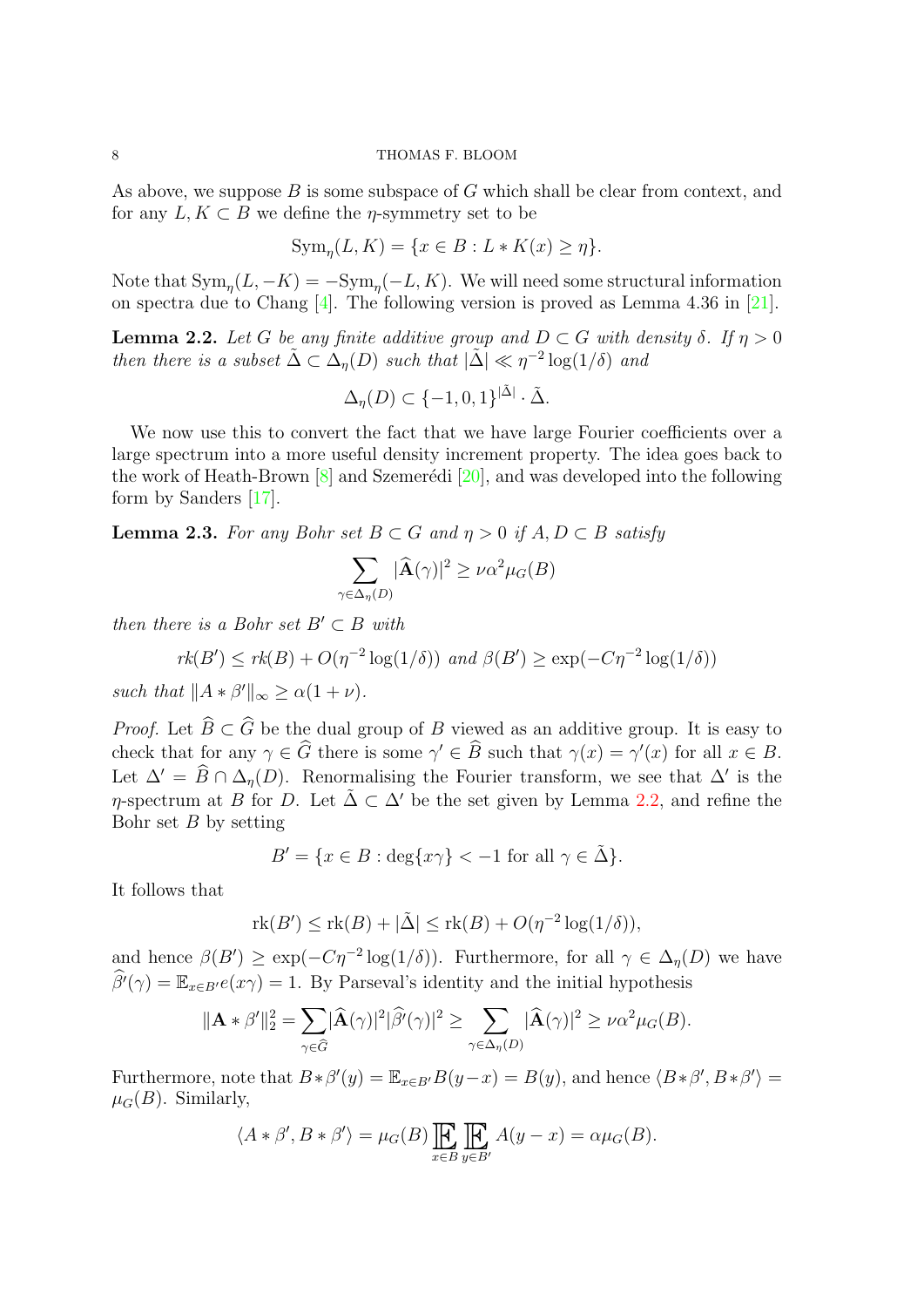In particular,

$$
\begin{array}{rcl}\n\|\mathbf{A} * \beta'\|_2^2 &=& \|A * \beta'\|_2^2 + \alpha^2 \langle B * \beta', B * \beta' \rangle - 2\alpha \langle A * \beta', B * \beta' \rangle \\
&=& \|A * \beta'\|_2^2 - \alpha^2 \mu_G(B).\n\end{array}
$$

It follows that  $||A * \beta'||_2^2 \ge \alpha^2(1+\nu)\mu_G(B)$ . Combining Hölder's inequality with the equality  $||A * \beta'||_1 = \alpha \mu_G(B)$  gives  $||A * \beta'||_{\infty} \ge \alpha(1 + \nu)$  as required.

We make one final remark on the values of the densities  $\alpha$  of the various  $A \subset G$ we consider, where these A will be sets with no non-trivial solutions to the equation [\(1.1\)](#page-0-0). Recall that we may assume  $\alpha \leq r(N) \ll 1/\log N$  by adapting the method of Roth. In particular, for sufficiently large N, we will assume that  $\alpha < 1/e^2$ , so that  $log(1/\alpha) > 2$ . Making this assumption avoids some notational awkwardness.

### 3. A combinatorial transformation

<span id="page-8-0"></span>We begin with a generalisation of one of the two main tools in the method of Sanders, a combinatorial transformation. This has its origins in the work of Katz and Koester  $[9]$ , though a similar transformation known as the Dyson e-transform has been a useful tool in additive combinatorics since  $[6]$ .

The idea is to find, given subsets  $A_1, \ldots, A_{k+1}$  of a Bohr set B, corresponding  $L, S_1, \ldots, S_k \subset B$  such that L is dense inside B, the  $S_i$  are not too sparse and

$$
L * S_1 * \cdots * S_k \leq \alpha_1^{-2} A_1 * A_2 * \cdots * A_{k+1}.
$$

Since solutions to [\(1.1\)](#page-0-0) are counted by  $\langle (c_1 \cdot A) * \cdots * (c_{s-1} \cdot A), c_s \cdot A \rangle$  to find many solutions to [\(1.1\)](#page-0-0) in A it then suffices to find a lower bound for  $\langle L^* \cdots * S_{s-2}, c_s \cdot A \rangle$ . The large density of L may then be efficiently exploited using the recent probabilistic method of Croot and Sisask, as we shall do in the next section. When we cannot find such sets we find a strong density increment and jump to the final stage of the proof.

We first give a simplified proof of Lemma 4.2 from [\[18\]](#page-18-8), taking advantage of the fact that our Bohr sets are subspaces in order to streamline the proof. We also observe that the proof gives a slightly stronger statement than is recorded in [\[18\]](#page-18-8). We then apply this technical lemma iteratively to construct sets  $L, S_1, \ldots, S_k$  as above to prove the main theorem of this section. This is a generalisation of Proposition 4.1 from [\[18\]](#page-18-8), taking advantage of the large number of convolutions to run a more efficient iterative procedure.

<span id="page-8-1"></span>**Lemma 3.1.** If B is a Bohr set and  $K, T, L, S \subset B$  then either

- (1) there exists a Bohr set  $B' \subset B$  with rank at most  $rk(B) + O(\lambda \kappa^{-1} \log(1/\tau)),$ density  $\beta(B') \geq \exp(-C\lambda \kappa^{-1} \log(1/\tau))$  such that, for some  $x \in B$ ,  $\beta'(K +$  $x) > \kappa/32\lambda$ , or
- (2) there are  $L', S' \subset B$  with  $\beta(L') \geq \lambda + \kappa/2$  and  $\beta(S') \geq \tau \sigma/2$  such that, for all  $x \in G$ ,

$$
L' * S'(x) \le L * S(x) + K * T(x).
$$

*Proof.* For an arbitrary  $x \in B$ , let  $L_x = L \cup (K + x)$  and  $S_x = S \cap (T - x)$ . By construction,

$$
L_x * S_x \le L * S_x + (K + x) * S_x \le L * S + K * T.
$$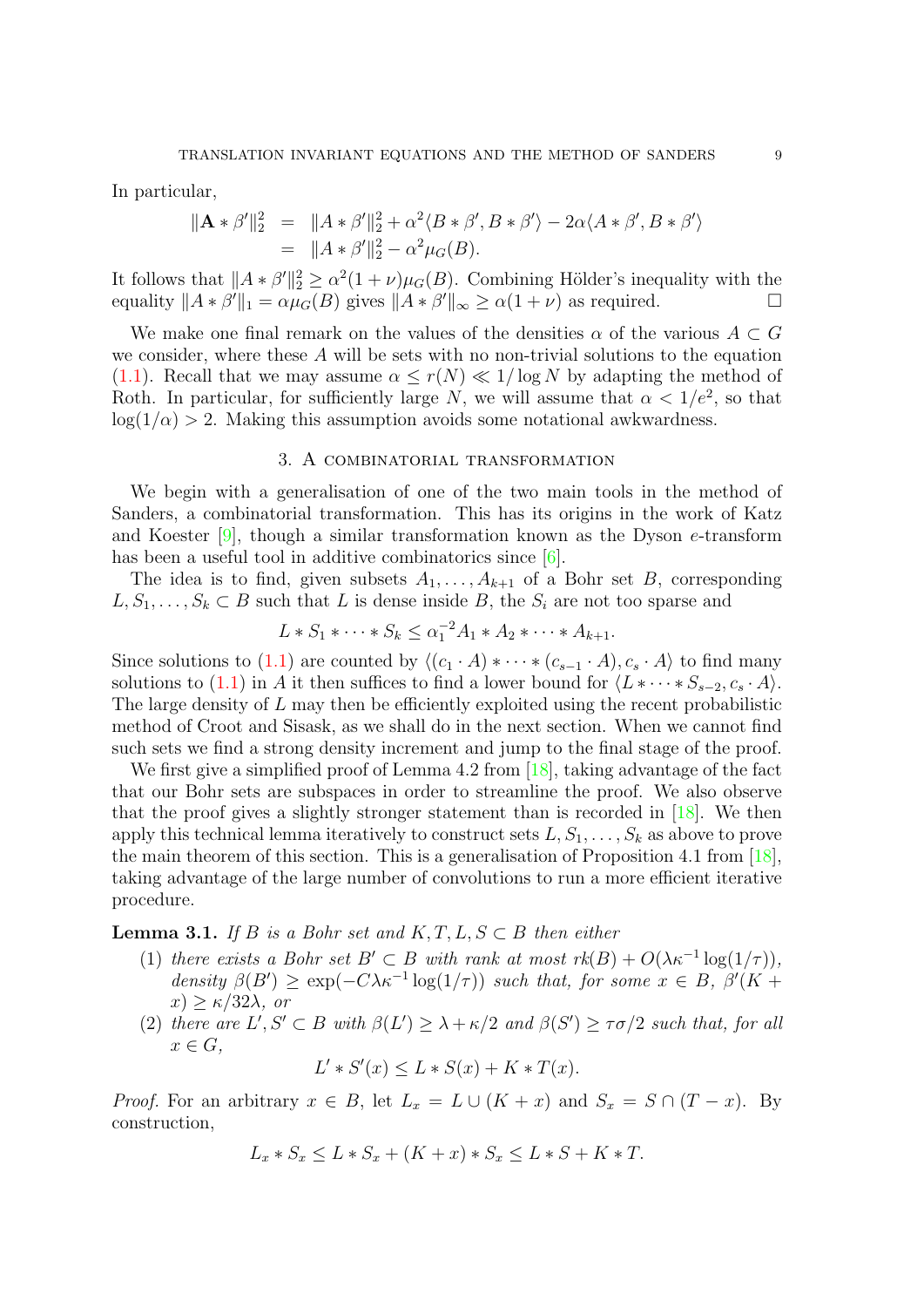Furthermore, we have

$$
\beta(L_x) = \lambda + \kappa - \beta(L \cap (K + x)) = \lambda + \kappa - L * (-K)(x)
$$

and  $\beta(S_x) = (-S) * T(x)$ . Hence if  $|\text{Sym}_{\tau \sigma/2}(-S,T)| > |\text{Sym}_{\kappa/2}(L,-K)|$  then we are in the second case by taking  $L' = L_x$  and  $S' = S_x$  for some  $x \in \text{Sym}_{\tau \sigma/2}(-S,T) \backslash \text{Sym}_{\kappa/2}(L,-K)$ . Note that

$$
\beta(\operatorname{Sym}_{\tau\sigma/2}(-S,T))\sigma + \sigma\tau/2 \ge \underset{x\in B}{\mathbb{E}}(-S) * T(x) = \sigma\tau,
$$

so that  $\beta(\mathrm{Sym}_{\tau \sigma/2}(-S,T)) \geq \tau/2$ . Hence either we are in the second case of the theorem, or we may assume that  $D = \text{Sym}_{\kappa/2}(-L, K)$  has density at least  $\tau/4$ , say. We have

$$
\langle (-L)*K,D\rangle_{\beta}\geq \kappa \delta/2.
$$

Note that

$$
\langle (-L) * B, D \rangle_{\beta} = \lambda \delta.
$$

We may assume that  $\lambda < 1/4$ , say, or else the conclusion is trivial. Hence, by the triangle inequality,

$$
|\langle (-L) * \mathbf{K}, D \rangle_{\beta}| \ge \kappa \delta(1/2 - \lambda) \ge \kappa \delta/4.
$$

Taking the Fourier transform of the left hand side we see that

$$
\left|\sum_{\gamma \in \widehat{G}} \widehat{(-L)}(\gamma) \widehat{\mathbf{K}}(\gamma) \widehat{D}(\gamma)\right| \geq \kappa \delta \mu_G(B)^2/4.
$$

The Cauchy-Schwarz inequality combined with Parseval's identity then gives

$$
\sum_{\gamma \in \widehat{G}} |\widehat{\mathbf{K}}(\gamma)|^2 |\widehat{D}(\gamma)|^2 \ge \kappa^2 \delta^2 \mu_G(B)^3 / 16\lambda.
$$

Furthermore, if we let  $\eta^2 = \kappa/32\lambda$  then by Parseval's identity again we have

$$
\sum_{\gamma \notin \Delta_{\eta}(D)} |\widehat{\mathbf{K}}(\gamma)|^2 |\widehat{D}(\gamma)|^2 \leq \kappa^2 \delta^2 \mu_G(B)^3 / 32\lambda.
$$

Using the trivial upper bound  $|\widehat{D}(\gamma)| \leq \delta \mu_G(B)$  it follows that

$$
\sum_{\gamma \in \Delta_{\eta}(D)} |\widehat{\mathbf{K}}(\gamma)|^2 \ge \kappa^2 \mu_G(B)/32\lambda.
$$

Applying Lemma [2.3,](#page-7-1) we have a Bohr set  $B' \subset B$  with rank and size as required and  $\beta'(K + x) \ge \kappa/32\lambda$  for some  $x \in X$ .

We now apply Lemma [3.1](#page-8-1) iteratively to prove the main theorem of this section.

<span id="page-9-0"></span>**Theorem 3.1.** Let B be a Bohr set and suppose  $A_1 \subset B$  with density  $\alpha_1$  and  $A_2, \ldots, A_{k+1} \subset B$  all with density at least  $\alpha$ . Then either

(1) there exists a Bohr set  $B' \subset B$  with rank  $rk(B') \leq rk(B) + O(\alpha_1^{-1/k})$  $\int_1^{-1/\kappa} \log(1/\alpha)$ ), density  $\beta(B') \geq \exp(-C\alpha_1^{-1/k} \log(1/\alpha))$  and, for some  $x \in B$ , we have  $\beta'(A_1 +$  $x) > 2\alpha_1$ , or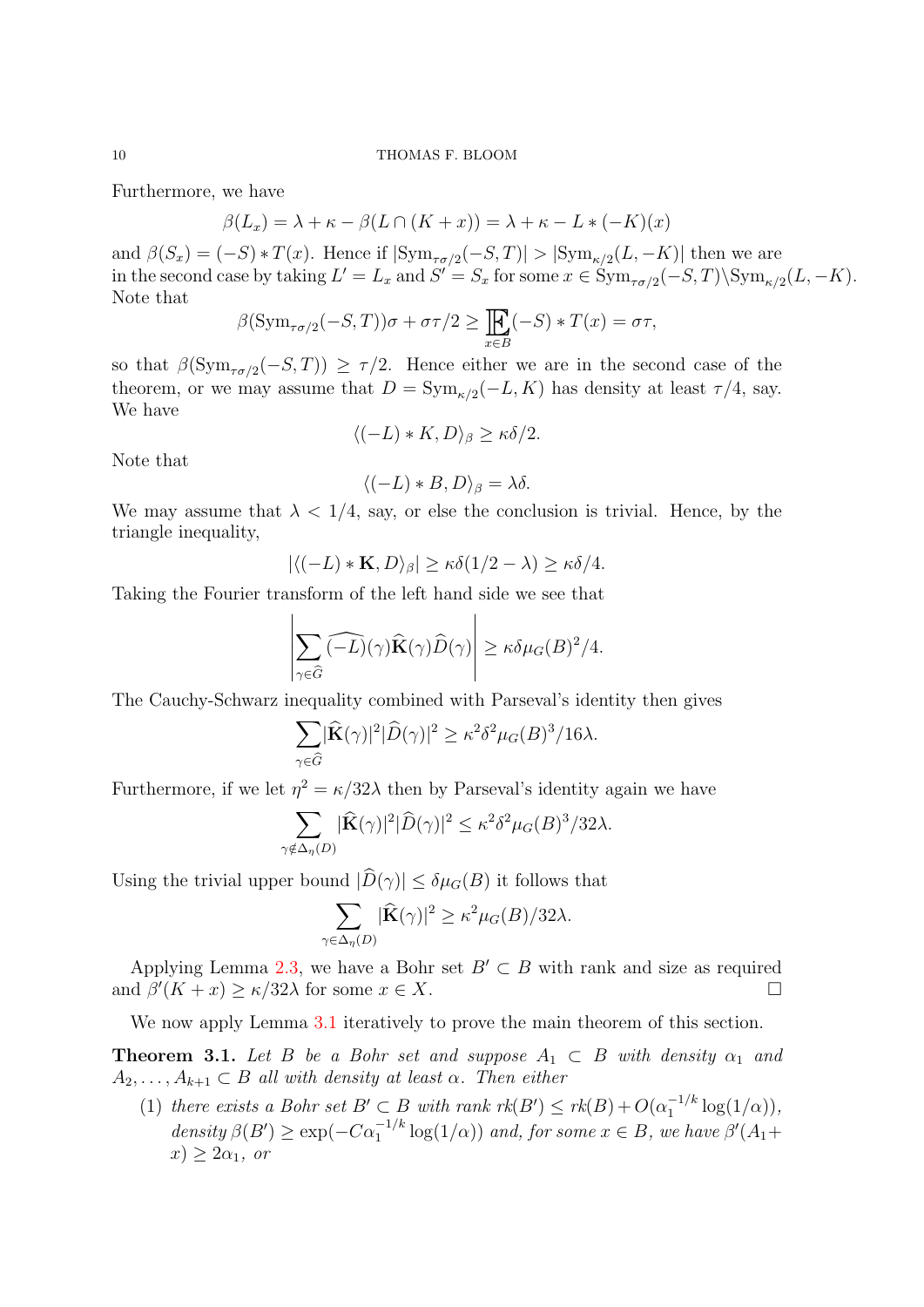(2) there are sets  $L \subset B$  and  $S_1, \ldots, S_k \subset B$  with  $\lambda \geq 2^{-k-6}$  and  $\sigma_i \geq \alpha^{C\alpha_1^{-1/k}}$  for  $1 \leq i \leq k$  such that

$$
L * S_1 * \cdots * S_k(x) \leq \alpha_1^{-2} A_1 * A_2 * \cdots * A_{k+1}(x)
$$

for all  $x \in G$ .

*Proof.* Let  $L_0 = A_1$ . We show by induction on  $1 \leq j \leq k$  that we may either find  $X_1, \ldots, X_j \subset B$  such that  $L_j = A_1 + X_1 + \cdots + X_j$  satisfies

$$
\lambda_j \ge \max(\alpha_1 | X_1 | \cdots | X_j | / 2^j, \alpha_1^{1-j/k} / 2^j)
$$

and  $S_1, \ldots, S_j \subset B$  satisfying  $\sigma_i \geq \alpha^{C\alpha_1^{-1/k}}$  for  $1 \leq i \leq j$  such that

$$
L_j * S_1 * \cdots * S_j * A_{j+2} * \cdots * A_{k+1}(x) \leq \alpha_1^{-2j/k} A_1 * A_2 * \cdots * A_{k+1}(x)
$$

for all  $x \in G$ , or there is a Bohr set  $B' \subset B$  such that  $rk(B') \leq rk(B)+O(\alpha_1^{-1/k})$  $\int_1^{-1/\kappa} \log(1/\alpha)$ and for some  $x \in B$  we have  $\beta'(L_{j-1}+x) \geq 2\alpha_1 |X_1| \cdots |X_{j-1}|$ . If we are in the second case for any  $1 \leq j \leq k$  then we halt the inductive procedure and by the pigeonhole principle we must have, for some  $x_i \in X_i$ ,  $\beta'(A_1 + x_1 + \cdots + x_{j-1} + x) \ge 2\alpha_1$ , giving us the first case of the theorem. Otherwise, setting  $j = k$  and  $L = L_k$  gives the second case of the theorem.

We now fix  $1 \leq j \leq k$  and suppose that we have produced  $L_{j-1}$  and  $S_1, \ldots, S_{j-1}$ as above. We produce a sequence of sets  $L_i^{(i)}$  $j^{(i)}$ ,  $S_j^{(i)} \subset B$  iteratively such that  $\lambda_{j-1}$  i  $\geq$  $\lambda_j^{(i)} \geq \lambda_{j-1} i/2, \sigma_j^{(i)} \geq (\alpha/2)^i$ , and  $L_j^{(i)}$  $j_j^{(i)} * S_j^{(i)} \leq iL_{j-1} * A_{j+1}$ . We begin the iteration by letting  $L_i^{(1)}$  $j^{(1)} := L_{j-1}$  and  $S_j^{(1)}$  $j^{(1)} := A_{j+1}.$ 

We now repeatedly apply Lemma [3.1,](#page-8-1) with  $K = L_{j-1}$  and  $T = A_{j+1}$ , and note that an examination of the proof shows that we take  $L_j^{(i+1)} = L_j^{(i)} \cup (L_{j-1} + x_{i+1})$  for some  $x_{i+1} \in B$  so that  $L_j^{(i)} = L_{j-1} + X_j^{(i)}$  where  $|X_j^{(i)}|$  $|j^{(i)}| \leq i$ . If we can continue the process for  $i' = \lceil \alpha_1^{-1/k} \rceil$  $\mathbb{E}_1^{-1/k}$  steps, then we can halt and set  $L_j = L_j^{(i')}$  $j^{(i)}$ , so that  $L_j = L_{j-1} + X_j$ where

$$
\lambda_j \geq \lambda_{j-1} \lceil \alpha_1^{-1/k} \rceil / 2 \geq \max(\alpha_1 |X_1| \cdots |X_j| / 2^j, \alpha_1^{1-j/k} / 2^j)
$$

by inductive hypothesis. Furthermore, if we set  $S_j = S_j^{(i')}$  $\sigma_j^{(i')}$  then  $\sigma_j \geq (\alpha/2)^{i'} \geq \alpha^{C\alpha_1^{-1/k}}$ and by inductive hypothesis again,

$$
L_j * \cdots * S_j * A_{j+2} * \cdots * A_{k+1} \leq \lceil \alpha_1^{-1/k} \rceil L_{j-1} * \cdots * S_{j-1} * A_{j+1} * \cdots * A_{k+1}
$$
  

$$
\leq \alpha_1^{-2j/k} A_1 * A_2 * \cdots * A_{k+1}
$$

as required.

Otherwise, we must halt at some  $i' \leq \alpha_1^{-1/k}$  with the first alternative from Lemma [3.1,](#page-8-1) so that there is a Bohr set  $B' \subset B$  with rank at most

$$
rk(B) + O(\lambda_j^{(i')} \lambda_{j-1}^{-1} \log(1/\alpha)) \leq rk(B) + O(\alpha_1^{-1/k} \log(1/\alpha))
$$

and density  $\beta(B') \ge \exp(-C\alpha_1^{-1/k} \log(1/\alpha))$  such that, for some  $x \in B$ ,

$$
\beta'(L_{j-1}+x) \ge \lambda_{j-1}/32\lambda_j^{(i')} \ge \alpha_1 |X_1| \cdots |X_{j-1}|/2^{j+5}\lambda_j^{(i')} \ge 2\alpha_1 |X_1| \cdots |X_{j-1}|
$$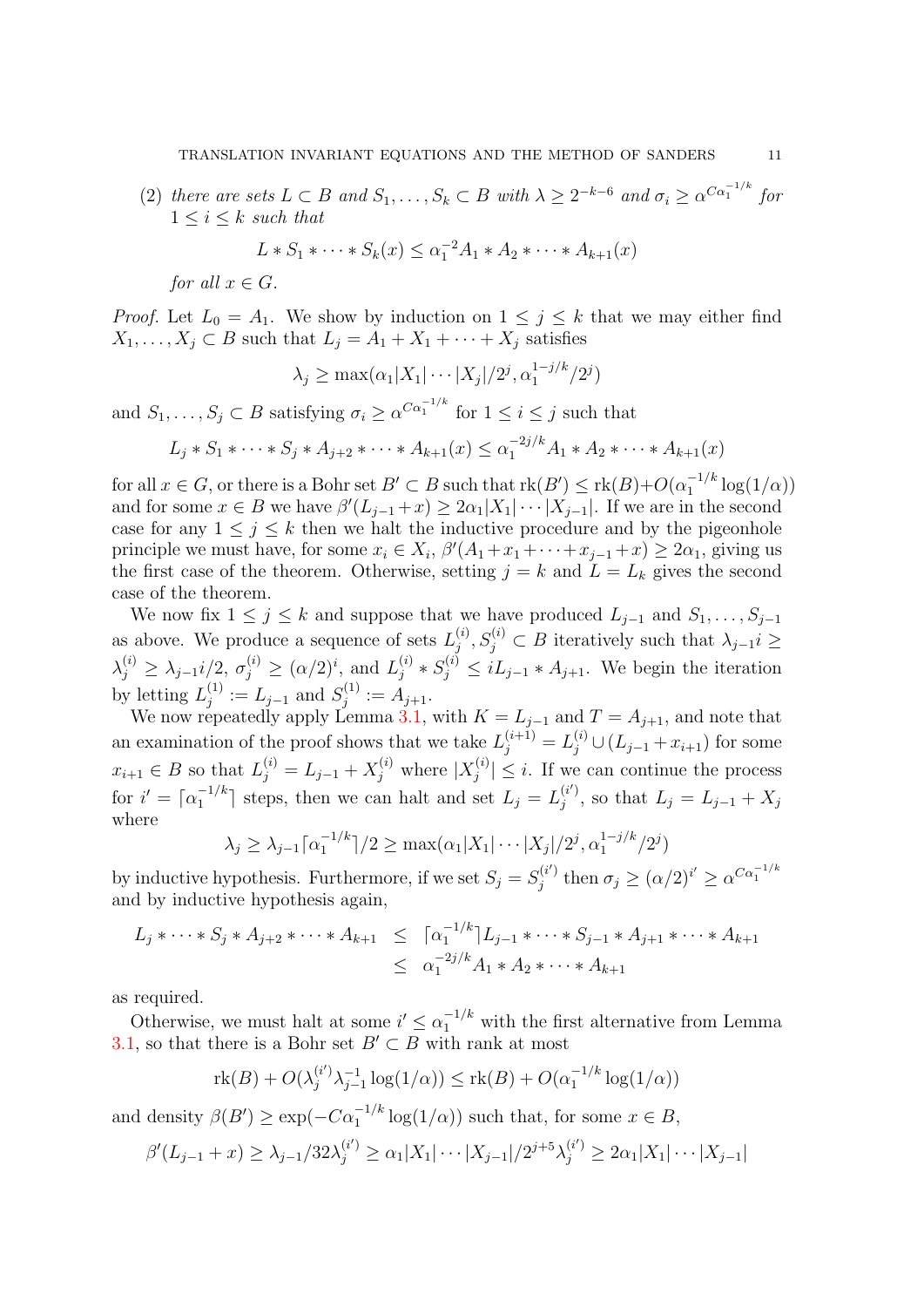since if  $\lambda_j^{(i')} > 2^{-j-6} > 2^{-k-6}$  we may end the entire procedure with the second case of the theorem. This completes the induction.  $\Box$ 

## 4. The Croot-Sisask probabilistic method

<span id="page-11-0"></span>We now use the new Croot-Sisask method of random sampling from  $\lceil 5 \rceil$  to find a density increment that can exploit the fact that one set in a convolution is very dense, while allowing us to ignore the density loss in the other sets that results from applying Theorem [3.1.](#page-9-0) The operator  $\tau_t$  is defined by  $\tau_t(f)(x) = f(x-t)$ . The theorem finds a large set T such that the translation operator  $\tau_t$  is essentially constant on the convolution  $L * S_1 * \cdots * S_k$  for all  $t \in T$ . This set may have no structure initially, but Croot and Sisask observed that we may recover some structure by taking repeated sumsets of T. In  $[18]$  this was exploited to great effect as in the proof below.

We first state the result from [\[5\]](#page-18-16) that we require, before proving an analogue of Corollary 5.2 of [\[18\]](#page-18-8) for multiple convolutions. The proof given here is very similar, but once again we are able to present a simplified and streamlined version using the subspace structure of our Bohr sets.

<span id="page-11-1"></span>**Theorem 4.1.** Let B be an additive group,  $S \subset B$  and  $f : B \to \mathbb{C}$  any function. Then for any  $\epsilon > 0$  and  $p \geq 2$  there is some  $T \subset B$  with  $\beta(T) \geq \sigma^{C\epsilon^{-2}p}$  such that

$$
\|\tau_t(f*\mu_S) - f*\mu_S\|_{p(\beta)} \le \epsilon \|f\|_{p(\beta)}
$$

for all  $t \in T$ .

This is a global version of Theorem 5.1 from  $[18]$ , which we are able to apply here because Bohr sets in  $\mathbb{F}_q[t]$  are additive groups. When they are only approximately closed under addition, as in  $\mathbb{Z}/N\mathbb{Z}$ , the local theorem of [\[18\]](#page-18-8) must be used. The following theorem applies this to obtain a useful density increment.

<span id="page-11-2"></span>**Theorem 4.2.** Let B be a Bohr set, and suppose  $A, L, S_1, \ldots, S_k \subset B$ . Then either

- (1)  $\langle L * S_1 * \cdots * S_k, A \rangle_\beta \geq \lambda \sigma_1 \cdots \sigma_k \alpha/2$ , or
- (2) for any integer l there exists a Bohr set  $B' \subset B$  such that

$$
rk(B') \leq rk(B) + O(\lambda^{-2-1/l} \alpha^{-1/l} l^2 \log(1/\alpha) \log(1/\sigma_k)),
$$

$$
\beta(B') \ge \exp(-C\lambda^{-2-1/l}\alpha^{-1/l}l^2\log(1/\alpha)\log(1/\sigma_k))
$$

and, for some  $x \in B$ , we have  $\beta'(A+x) \geq \alpha(1+c\lambda)$ .

*Proof.* Applying Theorem [4.1](#page-11-1) with parameters p and  $\epsilon$  to be chosen later, where  $f = L * \mu_{S_1} * \cdots * \mu_{S_{k-1}}$ , there is a set  $T \subset B$  such that  $|T| \ge \sigma_k^{C \epsilon^{-2} p}$  $\binom{C\epsilon^{-2}p}{k}$  and

$$
\|\tau_t(L*\mu_{S_1}*\cdots*\mu_{S_k}) - L*\mu_{S_1}*\cdots*\mu_{S_k}\|_{p(\beta)} \leq \epsilon \|L*\mu_{S_1}*\cdots*\mu_{S_{k-1}}\|_{p(\beta)}
$$
  

$$
\leq \epsilon \|L\|_{p(\beta)}
$$

for all  $t \in T$ , or after rescaling,

 $\|\tau_t(L\ast S_1\ast\cdots\ast S_k)-L\ast S_1\ast\cdots\ast S_k\|_{p(\beta)}\leq \epsilon\sigma_1\cdots\sigma_k\lambda^{1/p}\leq \epsilon\sigma_1\cdots\sigma_k.$ By the triangle inequality, for any  $l \in \mathbb{N}$  and  $t \in lT$ ,

 $\|\tau_t(L * S_1 * \cdots * S_k) - L * S_1 * \cdots * S_k\|_{n(\beta)} \leq l \epsilon \sigma_1 \cdots \sigma_k.$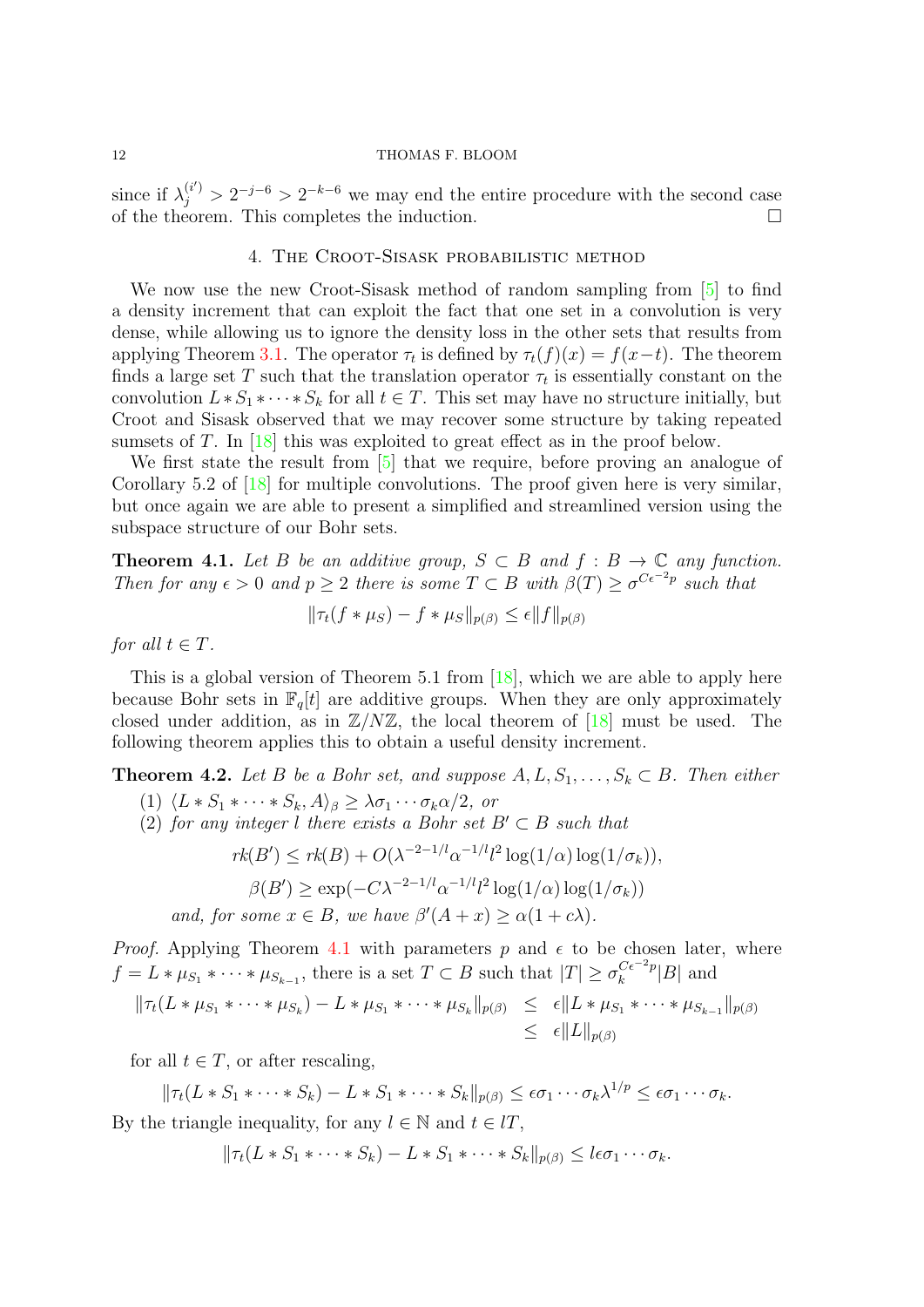If we let  $g := \mu_T * \cdots * \mu_T$  with l copies of  $\mu_T$ , then after recalling the definition of  $\tau_t$ and applying the triangle inequality again we get

$$
||L * S_1 * \cdots * S_k * g - L * S_1 * \cdots * S_k||_{p(\beta)} \leq l\epsilon\sigma_1\cdots\sigma_k.
$$

By Hölder's inequality,

$$
|\langle L * S_1 * \cdots * S_k * g, A \rangle_{\beta} - \langle L * S_1 * \cdots * S_k, A \rangle_{\beta}| \leq l \epsilon \sigma_1 \cdots \sigma_k ||A||_{p/p-1(\beta)}
$$
  

$$
\leq \lambda \sigma_1 \cdots \sigma_k \alpha/4
$$

if we let  $p = \lfloor \log(1/\alpha) \rfloor$  and  $\epsilon = \lambda/4el$ . Hence either we are in the first case, or

$$
\langle L * S_1 * \cdots * S_k * g, A \rangle_{\beta} \leq 3\lambda \sigma_1 \cdots \sigma_k \alpha/4.
$$

Since  $\mathbb{E}_{x \in B} g = 1$  we have

$$
\prod_{x \in B} L * S_1 * \cdots * S_k * g(x) = \lambda \sigma_1 \cdots \sigma_k.
$$

Hence

$$
|\langle L * S_1 * \cdots * S_k * g, \mathbf{A} \rangle_{\beta}| \geq \lambda \sigma_1 \cdots \sigma_k \alpha/4.
$$

We complete the proof by a standard conversion into Fourier space, as in the proof of Lemma [3.1.](#page-8-1) Taking the Fourier transform of this inequality we see that

$$
\left|\sum_{\gamma\in\widehat{G}}\widehat{L}(\gamma)\widehat{S}_1(\gamma)\cdots\widehat{S}_k(\gamma)\widehat{g}(\gamma)\widehat{\mathbf{A}}(\gamma)\right|\geq\lambda\sigma_1\cdots\sigma_k\alpha\mu_G(B)^{k+1}/4.
$$

Using the Cauchy-Schwarz inequality combined with Parseval's identity and the trivial bound  $|\widehat{S}_i(\gamma)| \leq \sigma_i \mu_G(B)$  gives

$$
\sum_{\gamma \in \widehat{G}} \left| \widehat{g}(\gamma) \widehat{\mathbf{A}}(\gamma) \right|^2 \ge \lambda \alpha^2 \mu_G(B)/16.
$$

Recalling the definition of  $q$  this is

$$
\sum_{\gamma \in \widehat{G}} |\widehat{\mu}_T(\gamma)|^{2l} \left| \widehat{\mathbf{A}}(\gamma) \right|^2 \geq \lambda \alpha^2 \mu_G(B)/16.
$$

Furthermore, if we let  $\eta^{2l} = \lambda \alpha/32$  then, by Parseval's identity,

$$
\sum_{\gamma \notin \Delta_{\eta}(T)} |\widehat{\mu}_T(\gamma)|^{2l} \left| \widehat{\mathbf{A}}(\gamma) \right|^2 \leq \lambda \alpha^2 \mu_G(B)/32.
$$

Combining these inequalities we have

$$
\sum_{\gamma \in \Delta_{\eta}(T)} \left| \widehat{\mathbf{A}}(\gamma) \right|^2 \ge \sum_{\gamma \in \Delta_{\eta}(T)} \left| \widehat{\mu}_T(\gamma) \right|^{2l} \left| \widehat{\mathbf{A}}(\gamma) \right|^2 \ge \lambda \alpha^2 \mu_G(B)/32
$$

and the second case follows from Lemma [2.3.](#page-7-1)  $\Box$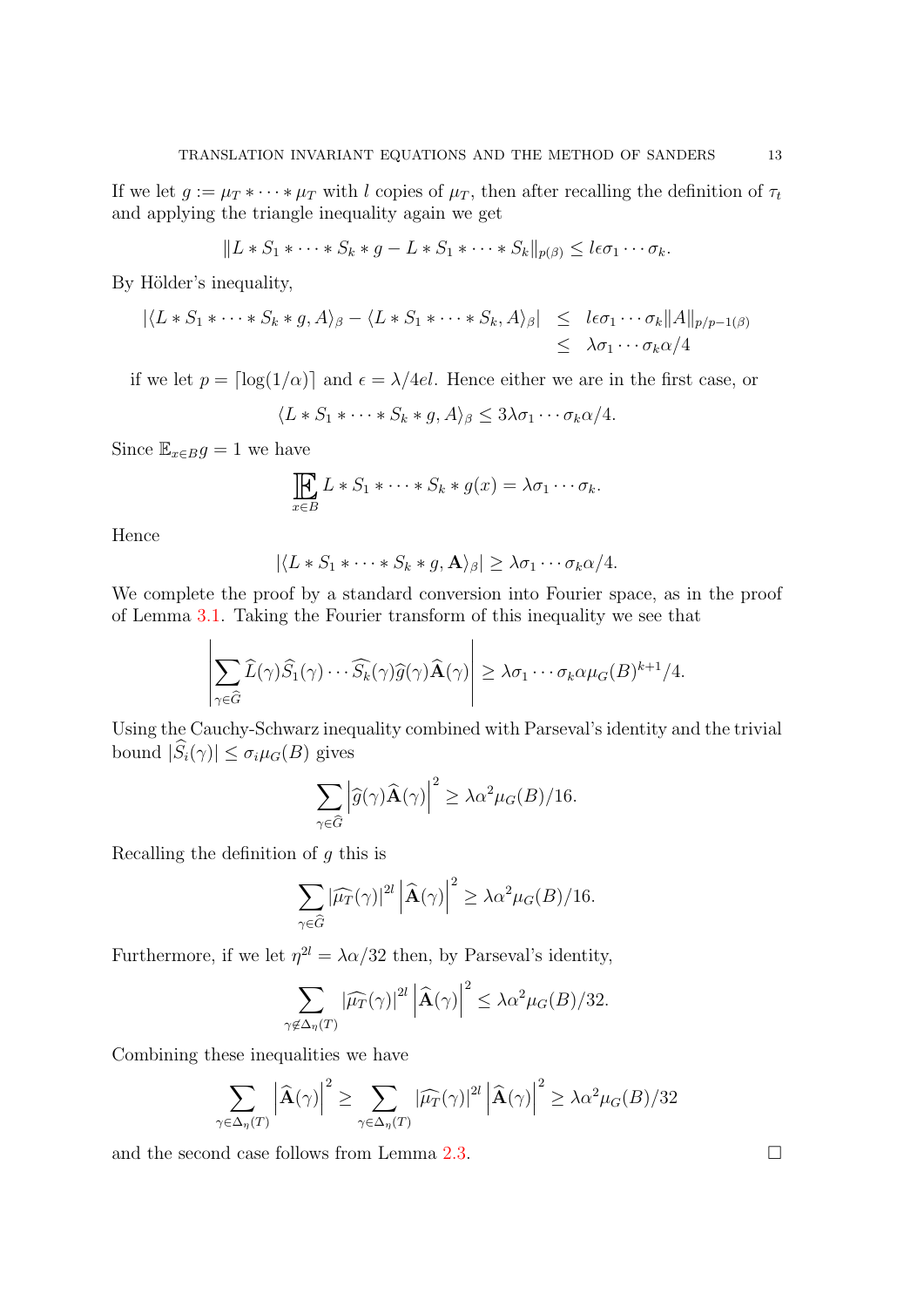### 5. Density increment strategy

<span id="page-13-0"></span>We now prove Theorem [1.2](#page-2-0) using the traditional density increment strategy: we construct a series of Bohr sets  $B^{(i)}$  such that at each stage, either  $A \cap B^{(i)}$  has many solutions to [\(1.1\)](#page-0-0), or we may find a new Bohr set  $B^{(i+1)} \nsubseteq B^{(i)}$  on which the density of A increases. Since the density is always trivially bounded above by 1, we can only iterate this a bounded number of times before we must end with the first alternative, from which we deduce the existence of many solutions to  $(1.1)$  in the original set A, and hence deduce that A must contain at least one non-trivial solution if  $\alpha$  is sufficiently large.

We define  $\Lambda(A)$  by letting  $\Lambda(A)|G|^{s-1}$  be the number of solutions  $(x_1, \ldots, x_s)$  to [\(1.1\)](#page-0-0) with  $x_i \in A$ . Note in particular that we include the trivial solutions so that  $\Lambda(A) \geq |A|^m |G|^{1-s}$ , where m is the genus of [\(1.1\)](#page-0-0).

We first combine the results from the previous two sections to obtain a density increment which we then iterate to provide a lower bound for  $\Lambda(A)$ , from which we deduce Theorem [1.2](#page-2-0) as a corollary.

<span id="page-13-1"></span>**Lemma 5.1.** Let B be a Bohr set and  $A_i \subset B$  for  $1 \leq i \leq s$ , all with density at least α. Then either

- (1)  $\langle A_1 * A_2 \cdots * A_{s-1}, A_s \rangle_\beta \gg \alpha^{C\alpha^{-1/(s-2)}},$  or
- (2) we have a Bohr set  $B' \subset B$  of rank  $rk(B) + O(\alpha^{-1/(s-2)}(\log(1/\alpha))^4)$  and size

 $\beta(B') \ge \exp(-C\alpha^{-1/(s-2)}(\log(1/\alpha))^4)$ 

such that for some  $x \in B$  and  $i \in \{1, s\}$  we have  $\beta'(A_i + x) \geq \alpha(1 + c)$ .

Proof. By Theorem [3.1,](#page-9-0) either we are in the second case of the theorem or there are  $L, S_1, \ldots, S_{s-2} \subset B$  with  $\lambda > 2^{-s-3}$  and  $\sigma_i \geq \alpha^{C\alpha^{-1/(s-2)}}$  for  $1 \leq i \leq s-2$  such that

 $A_1 * A_2 \cdots * A_{s-1} \ge \alpha^2 L * S_1 * \cdots * S_{s-2}.$ 

We may now apply Theorem  $4.2$  to get that either for any integer l we have a Bohr set  $B' \subset B$  such that

$$
rk(B') \le rk(B) + O(\alpha^{-1/(s-2)-1/l} l^2 \log^2(1/\alpha))
$$

and, for some  $x \in B$ , we have  $\beta'(A_s + x) \ge \alpha(1+c)$ , or

$$
\langle L * S_1 * \cdots * S_{s-2}, A_s \rangle_{\beta} \geq \sigma_1 \cdots \sigma_{s-2} \lambda \alpha/2 \gg \alpha^{C\alpha^{-1/(s-2)}}.
$$

Combining this with the bound above, we are either in the first or second case of the theorem, after taking a roughly optimal choice of  $l = \lceil \log(1/\alpha) \rceil$ .

We now prove the following generalisation of Theorem [1.2](#page-2-0) using the traditional density increment strategy.

<span id="page-13-2"></span>**Theorem 5.1.** Let  $s \geq 3$ , and suppose that  $\mathbf{c} \in \mathbb{F}_q[t]^s$  satisfies the condition that [\(1.1\)](#page-0-0) has genus  $m \geq 1$ . Then there exists a constant  $C > 0$ , depending only on s, q and  $\ell = \max(\deg c_i)$ , such that if  $A \subset G$  then

$$
\Lambda(A) \ge \exp(-C\alpha^{-1/(s-2)}(\log(1/\alpha))^4).
$$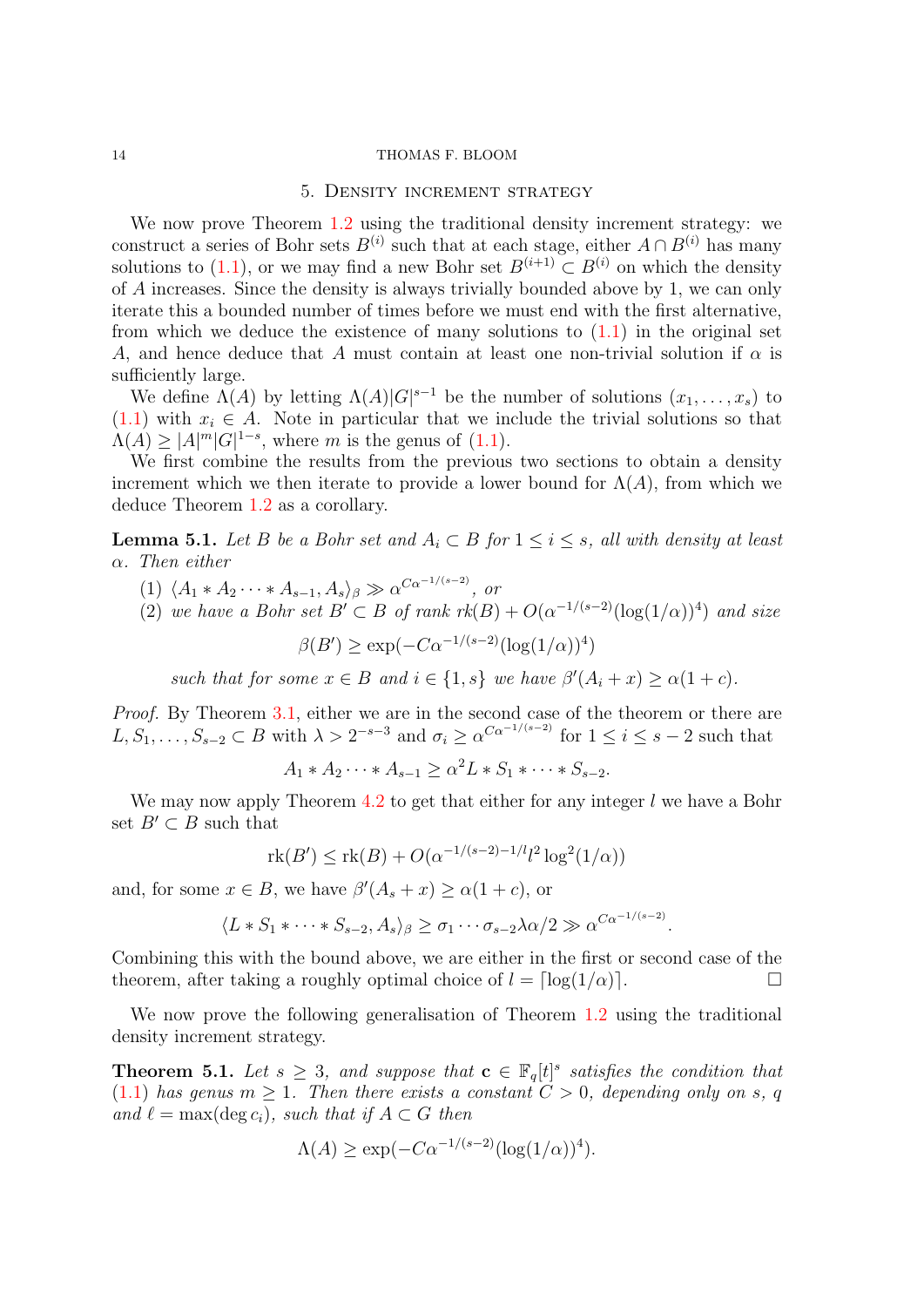*Proof.* We shall iteratively construct a sequence of Bohr sets  $B^{(i)}$  and sets  $A^{(i)} \subset G$ , each a subset of some translated and dilated copy of A. Let  $rk(B^{(i)}) = d^{(i)}$  and  $\beta^{(i)}(A^{(i)}) = \alpha^{(i)}$ . We shall insist that, given  $B^{(i)}$  and  $A^{(i)}$ , we can either find a  $B^{(i+1)}$ and  $A^{(i+1)}$  such that for some constant  $c' > 0$  (depending only on s,  $\ell$  and q), the density satisfies  $\alpha^{(i+1)} \geq \alpha^{(i)}(1+c'),$ 

$$
d^{(i+1)} \le d^{(i)} + O(\alpha^{(i)(-1/(s-2))} (\log \alpha^{-(i)})^4),
$$

and

$$
\mu_{B^{(i)}}(B^{(i+1)}) \ge \exp(-C(d^{(i)} + \alpha^{(i)(-1/(s-2))}(\log \alpha^{-(i)})^4)),
$$

or we have

$$
\Lambda(A) \ge \exp(-Cd^{(i)}) \mu_G(B^{(i)})^{s-1} \alpha^{C\alpha^{-1/(s-2)}}.
$$

We begin the iteration by letting  $B^{(1)} = G_{N-s\ell}$  so that  $d^{(1)} \leq q^{s\ell}$  and  $A^{(1)} = A' \cap B^{(1)}$ where A' is some translate of A chosen by the pigeonhole principle so that  $\alpha^{(1)} \geq \alpha$ . This is permissible since the conclusion of our theorem is invariant under translation. Since we always have the trivial bound  $\alpha^{(i)} \leq 1$ , we can iterate this process only  $O(\log(1/\alpha))$  times, hence at some  $B^{(K)}$ , with  $K \ll \log(1/\alpha)$ , we have the second alternative. Here we have

$$
d^{(K)} \ll \sum_{i=1}^{K} \alpha^{(i)(-1/(s-2))} (\log \alpha^{-(i)})^4 \ll \alpha^{-1/(s-2)} (\log(1/\alpha))^4 \sum_{i=0}^{K} (1+c')^{-i}
$$
  

$$
\ll \alpha^{-1/(s-2)} (\log(1/\alpha))^4.
$$

Similarly,

$$
\mu_G(B^{(K)}) \ge \exp(-C\alpha^{-1/(s-2)}(\log(1/\alpha))^4)
$$

from which the result follows.

We now discuss the iterative procedure. We are given a Bohr set  $B^{(i)}$  and a set  $A^{(i)}$ . To reduce notation in what follows, let  $\tilde{A} = A^{(i)} \cap B^{(i)}$  and  $B = B^{(i)}$ . We have  $\widetilde{A} \subset B$  with density  $\widetilde{\alpha} = \alpha^{(i)}$ , where B is a Bohr set with rank d and width k. Note that for any <sup>B</sup><sup>0</sup> <sup>⊂</sup> <sup>B</sup> we have <sup>E</sup>x∈BA<sup>e</sup> <sup>∗</sup> <sup>β</sup> 0 (x) = <sup>E</sup>x∈B<sup>0</sup>A<sup>e</sup> <sup>∗</sup> <sup>β</sup>(x) = <sup>α</sup>e. In particular, for  $1 \leq j \leq s$  define  $B_j = c_1 \cdots c_{j-1} c_{j+1} \cdots c_s \cdot B_{s\ell}$ . Since  $B_j \subset B$  for all  $1 \leq j \leq s$ , we have

$$
\prod_{x \in B} (\widetilde{A} * \beta_1 + \dots + \widetilde{A} * \beta_s)(x) = s\widetilde{\alpha}
$$

and in particular there is some  $x \in B$  such that

$$
\tilde{A} * \beta_1(x) + \cdots + \tilde{A} * \beta_s(x) \geq s\tilde{\alpha}.
$$

Note that if

$$
\widetilde{A} * \beta_j(x) \ge \widetilde{\alpha} \left( 1 + \frac{c}{2(s-1)} \right)
$$

for any  $1 \leq j \leq s$  then we may proceed to the next stage of the iteration, letting  $B^{(i+1)} = B_j$  and  $A^{(i+1)} = A^{(i)} - x$ . Here we use Lemma [2.1](#page-6-0) which ensures  $B_j$  is a genuine Bohr set, after noting that since we chose  $B^{(1)} = G_{N-s\ell}$  the condition  $B_{s\ell} \subset G_{N-\deg\{c_1\cdots c_{i-1}c_{i+1}\cdots c_s\}}$  will always be satisfied. Otherwise we must have  $\tilde{A}$ \*  $\beta_j(x) \geq \tilde{\alpha} \left(1 - \frac{c}{2}\right)$  $(\frac{c}{2})$  for all  $1 \leq j \leq s$ .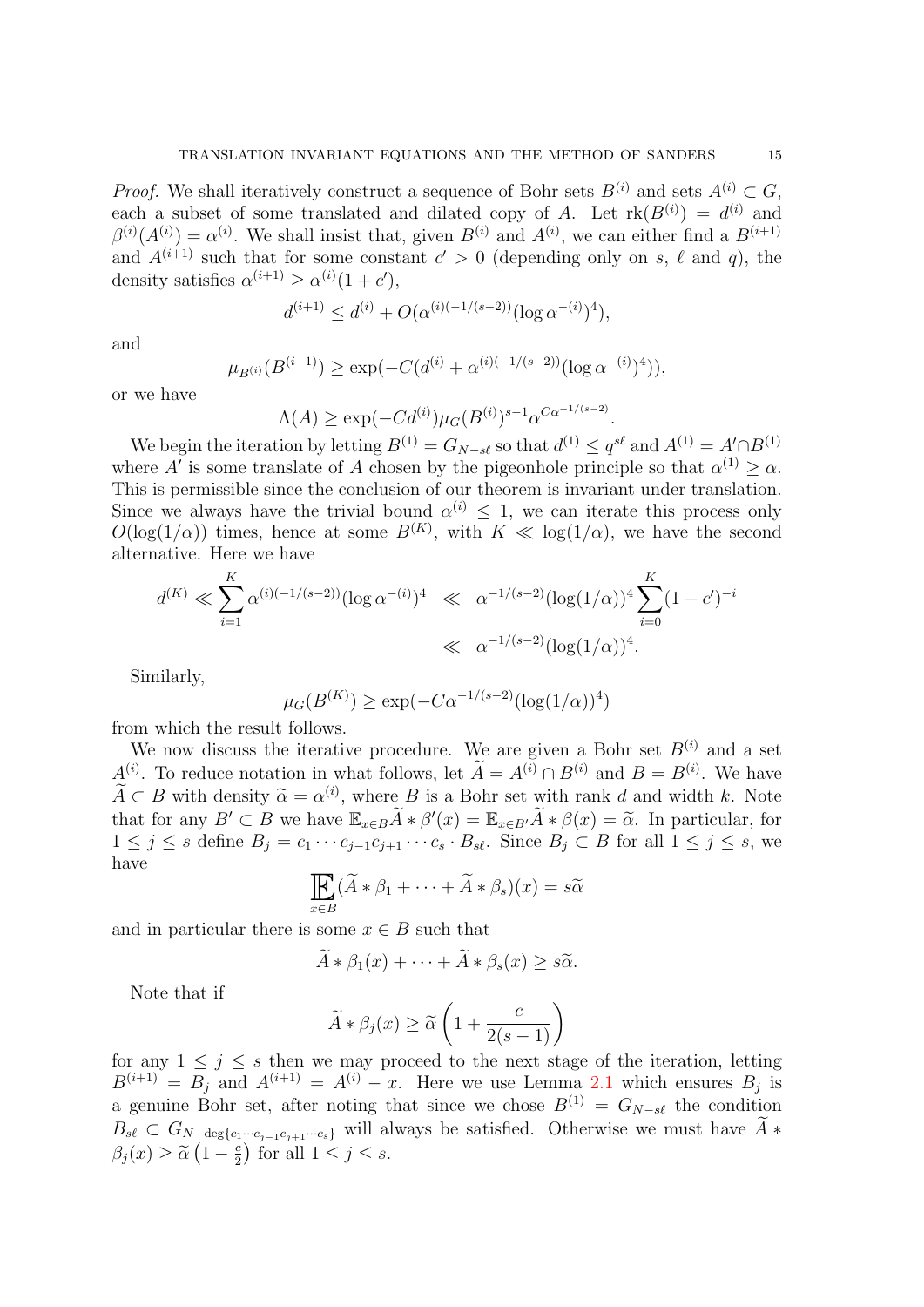Hence if we let  $B' = c_1 \cdot B_1 = \cdots = c_s \cdot B_s$ , and similarly  $A_j = c_j (A^{(i)} - x)$ , then we have  $\beta'(A_j) \geq \tilde{\alpha} (1 - \frac{c}{2})$ <br>Bohr set and furthermore  $\frac{c}{2}$  for  $1 \leq j \leq s$ . By Lemma [2.1](#page-6-0) we see that  $B'$  is a genuine Bohr set and furthermore  $B' \subset B$ . We now satisfy the conditions of Lemma [5.1;](#page-13-1) hence either

 $\langle A_1 * A_2 \cdots * A_{s-1}, A_s \rangle_{\beta'} \geq \alpha^{C\alpha^{-1/(s-2)}},$ 

or there is a Bohr set  $B'' \subset B'$  of rank  $d + O(\alpha^{-1/(s-2)}(\log(1/\alpha))^4)$  and density

$$
\beta(B'') = \beta(B')\beta'(B'') \ge \exp(-C(d + \alpha^{-1/(s-2)}(\log(1/\alpha))^4))
$$

such that either  $A_1$  or  $A_s$  has density increment at least  $\tilde{\alpha}(1+c)(1-\frac{c}{2})$  $\frac{c}{2}$ )  $\geq \widetilde{\alpha}(1+\frac{c}{4}).$ In this case we are done, letting  $B^{(i+1)} = B''$  and  $A^{(i+1)}$  be  $A_1$  or  $A_s$  as appropriate.

Otherwise, note that

$$
\Lambda(A) \geq \mu_G(B')^{s-1} \langle A_1 * A_2 \cdots * A_{s-1}, A_s \rangle_{\beta'}.
$$

Here is where we make essential use of the translation and dilation invariance condition  $\sum c_i = 0$ , for the inner product on the right hand side only counts solutions in a set which may be translated and dilated many times from our original A, but each solution can be retranslated and dilated to give a solution in the original set. Putting this all together and noting the estimate  $\beta(B') \geq \exp(-C)d$  we have

$$
\Lambda(A) \ge \mu_G(B')^{s-1} \alpha^{C\alpha^{-1/(s-2)}} \ge \exp(-Cd)\mu_G(B)^{s-1} \alpha^{C\alpha^{-1/(s-2)}}
$$
  
as required.

We finally prove Theorem [1.2](#page-2-0) as a corollary.

of Theorem [1.2](#page-2-0). Suppose  $A \subset G$  with density  $\alpha$  has no non-trivial solutions to [\(1.1\)](#page-0-0), so that  $\Lambda(A) = \alpha^m q^{(1+m-s)N}$ . Theorem [5.1](#page-13-2) then implies  $N \ll \alpha^{-1/(s-2)} (\log(1/\alpha))^4$ . If  $\alpha \ll N^{-s+2}$  then we are done; otherwise, we have  $\log(1/\alpha) \ll \log N$ , and hence

$$
\alpha \ll \left(\frac{(\log N)^4}{N}\right)^{s-2}
$$

as required.  $\Box$ 

# 6. The integer case

<span id="page-15-0"></span>We now sketch how to prove Theorem [1.1](#page-1-0) using the ideas from previous sections. The results here will be much closer in spirit to  $[18]$ , and we focus on explaining the process of translating a proof in  $\mathbb{F}_q[t]$  to one in  $\mathbb{Z}/N\mathbb{Z}$ .

Given  $\rho > 0$  and  $\Gamma \subset \mathbb{Z}/N\mathbb{Z}$  we define the Bohr set  $B_{\rho}(\Gamma)$  to be

$$
B_{\rho}(\Gamma) = \{ x \in \mathbb{Z}/N\mathbb{Z} : |e(\gamma x) - 1| < \rho \text{ for all } \gamma \in \Gamma \}
$$

where we are now using the character given by  $e(x) = \exp(2\pi i x/N)$ . As in the  $\mathbb{F}_q[t]$ case, we define  $\text{rk}(B) = |\Gamma|$  and call  $\rho$  the width of  $B_{\rho}(\Gamma)$ . We have the analogous size estimate  $|B_\rho(\Gamma)| \ge \rho^{|\Gamma|} N$ . Further discussion and proofs can be found in Chapter 4 of [\[21\]](#page-18-19).

The reason for the extra technical complications in the  $\mathbb{Z}/N\mathbb{Z}$  case is that it is no longer true that  $B + B = B$  for a Bohr set B. In general, the best we can do is  $B_{\rho}(\Gamma) + B_{\rho}(\Gamma) \subset B_{2\rho}(\Gamma)$ , which may be exponentially larger. The key insight here,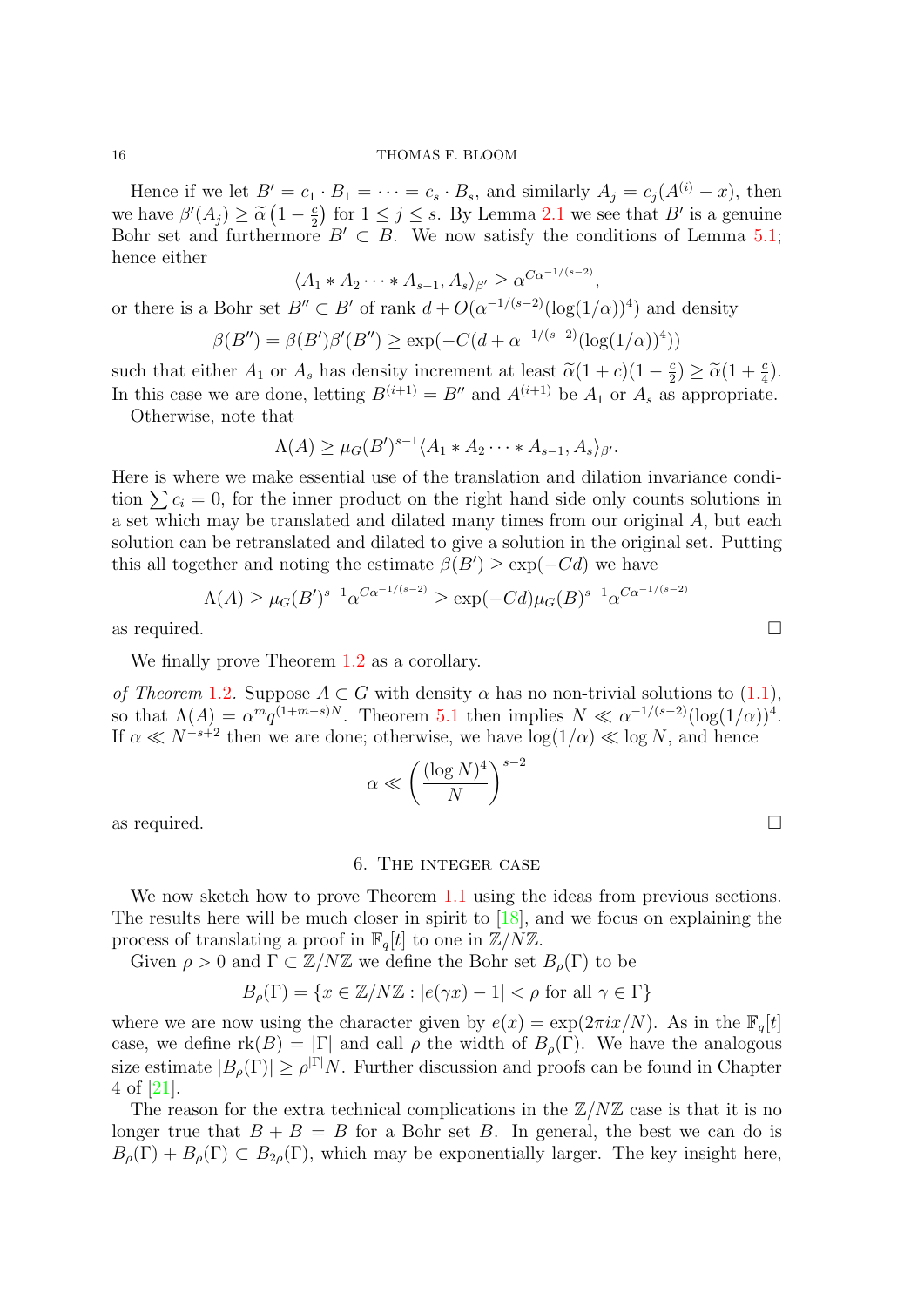originating with Bourgain [\[2\]](#page-18-5), is that if we restrict ourselves to instead consider  $B+B'$ for some smaller Bohr set  $B' \subset B$ , and if B is sufficiently well-behaved, then we know that  $B + B'$  is *mostly* contained within B, and this is enough to run the previous sort of arguments while incurring only a small error term.

To make this precise we call a Bohr set  $B = B<sub>o</sub>(\Gamma)$ , where  $rk(B) = k$ , regular if

$$
\frac{|B|}{1+100k|\eta|} \le |B_{(1+\eta)\rho}(\Gamma)| \le (1+100k|\eta|)|B|
$$

whenever  $|\eta| \leq 1/100k$ . Given any Bohr set B we can always find a regular Bohr set that closely approximates it. The following is given as Lemma 4.25 in [\[21\]](#page-18-19).

**Lemma 6.1.** Given a Bohr set  $B_\rho(\Gamma)$  there is  $\epsilon \in [1/2, 1)$  such that  $B_{\epsilon\rho}(\Gamma)$  is regular.

Any statement which relies on the subspace structure of Bohr sets B in the previous arguments can then be replaced with an approximate version, incurring an error term dependent on the width parameter  $\rho$ , which can be controlled by choosing  $\rho$ sufficiently small. In many cases this means  $\rho$  must depend on  $\alpha$ , which results in the extra logarithmic factors in Theorem [1.1.](#page-1-0) For example, the appeal to the identity  $\langle A, B * \beta' \rangle = \alpha \mu_G(B)$  in the proof of Lemma [2.3](#page-7-1) can be replaced by an appeal to the following lemma.

**Lemma 6.2.** If  $B = B_{\rho}(\Gamma)$  is a regular Bohr set with rank k and  $B' \subset B_{\epsilon\rho}(\Gamma)$  for some  $\epsilon \ll 1/k$  then for any  $f : G \to \mathbb{C}$  with  $||f||_{\infty} \leq 1$  we have

$$
\langle f, B * \beta' \rangle = \left( \prod_{x \in B} f(x) + O(\epsilon k) \right) \mu_G(B).
$$

*Proof.* Since  $\text{supp}(B * \beta') = B + B' \subset B_{(1+\epsilon)\rho}(\Gamma)$ , we have

$$
|G|\langle f, B * \beta' \rangle = \sum_{x \in B_{(1+\epsilon)\rho}(\Gamma)} f(x)B * \beta'(x).
$$

Furthermore, whenever  $x \in B_{(1-\epsilon)\rho}(\Gamma)$ , we have  $B' + x \subset B$  and hence  $B * \beta'(x) = 1$ . It follows that the sum above is

$$
\sum_{x \in B} f(x) + \sum_{x \in B \setminus B_{(1-\epsilon)\rho}(\Gamma)} f(x)(B * \beta'(x) - 1) + \sum_{x \in B_{(1+\epsilon)\rho}(\Gamma) \setminus B} f(x)B * \beta'(x).
$$

By regularity, however, in each of the second sums there are  $O(\epsilon k)|B|$  summands, and the result follows by the triangle inequality.  $\Box$ 

We restrict ourselves to stating the main tools needed for the proof of Theorem [1.1,](#page-1-0) which closely follows the proof of Theorem [1.2.](#page-2-0) Making the required technical changes is a simple but lengthy matter, and is easily done by comparing the proofs given in the rest of this paper to the proofs for the  $s = 3$  and  $\mathbb{Z}/N\mathbb{Z}$  case given in [\[18\]](#page-18-8), which works in this more complicated setting from the beginning.

The following are the analogues of Theorems [3.1](#page-9-0) and [4.2](#page-11-2) (and also Proposition 4.1 and Corollary 5.2 from  $[18]$ ) respectively. Note that the only change is that we restrict certain sets to be inside a sub-Bohr set of the main Bohr set, with width suitably restricted.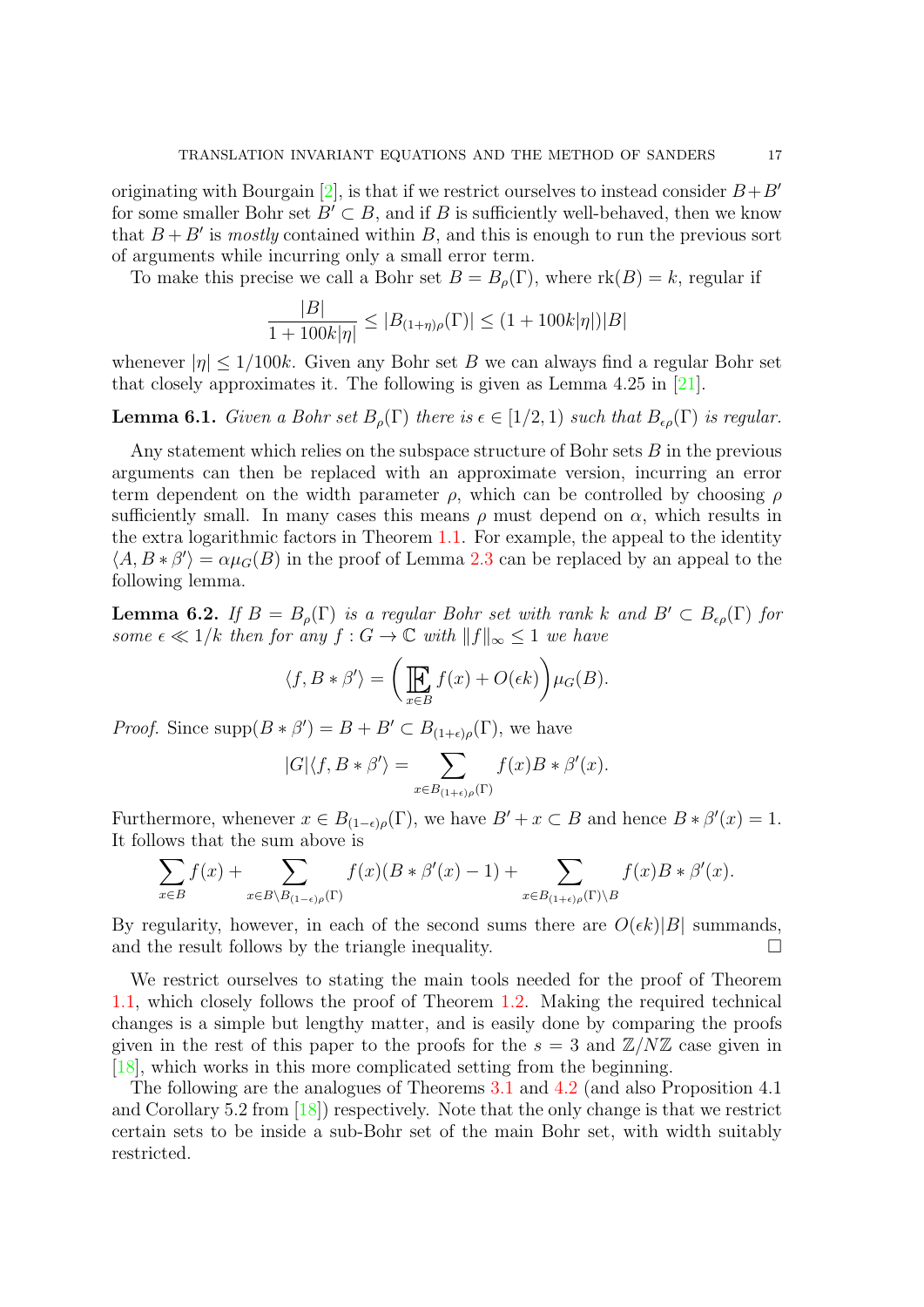<span id="page-17-0"></span>**Theorem 6.1.** Let  $B_\rho(\Gamma)$  and  $B' = B_{\rho'}(\Gamma')$  be regular rank d Bohr sets such that  $B' \subset B_{\epsilon_0}(\Gamma)$ . Suppose further that  $A_1 \subset B$  and  $A_2, \ldots, A_{k+1} \subset B'$  all with density at least  $\alpha$ . Finally, suppose  $\epsilon \leq c\alpha_1/d$  and  $\epsilon' \leq c\alpha/d$  for some sufficiently small absolute constant  $c > 0$ . Then either

(1) there exists a regular Bohr set  $B'' \subset B'$  such that

$$
rk(B'') \leq rk(B) + O(\alpha_1^{-1/k} \log(1/\alpha)),
$$

$$
\beta'(B'') \geq \left(\frac{\alpha_1}{d \log(1/\alpha)}\right)^{C(d + \alpha_1^{-1/k} \log(1/\alpha))}
$$

and, for some  $x \in B$ , we have  $\beta''(A_1 + x) \geq 2\alpha_1$ , or

(2) there are sets  $L \subset B$  and  $S_1, \ldots, S_k \subset B''$  with  $\lambda \gg 1$  and  $\sigma_i \geq \alpha^{C\alpha_1^{-1/k}}$  for  $1 \leq i \leq k$  such that

$$
L * S_1 * \cdots * S_k(x) \leq \alpha_1^{-2} A_1 * A_2 * \cdots * A_{k+1}(x)
$$

for all  $x \in G$ , where all convolutions are taken over the measure  $\beta'$ .

<span id="page-17-1"></span>**Theorem 6.2.** Let  $B_\rho(\Gamma)$  and B' be regular rank d Bohr sets such that  $B' \subset B_{\epsilon\rho}(\Gamma)$ and suppose  $A, L \subset B$  and  $S_1, \ldots, S_k \subset B'$ . Suppose further that  $\epsilon \leq c \lambda \alpha/d$  for some sufficiently small absolute constant  $c > 0$ . Then either

- (1)  $\langle L * S_1 * \cdots * S_k, A \rangle_\beta \gg \lambda \sigma_1 \cdots \sigma_k \alpha$ , or
- (2) for any integer l there exists a regular Bohr set  $B'' \subset B'$  and an m satisfying

 $m \ll \lambda^{-2-1/2l} \alpha^{-1/2l} l^2 \log(1/\alpha) \log(1/\sigma_k)$ 

with rank  $rk(B'') \leq rk(B) + m$ , density  $\beta'(B'') \geq (1/dm)^{C(d+m)}$  and, for some  $x \in B$ , we have  $\beta''(A+x) \geq \alpha(1+c\lambda)$ .

The following is the main density increment lemma needed to prove Theorem [1.1,](#page-1-0) and is proved by combining Theorems [6.1](#page-17-0) and [6.2](#page-17-1) as in the proof of the analogous Lemma [5.1.](#page-13-1)

<span id="page-17-2"></span>**Lemma 6.3.** Let  $B_\rho(\Gamma)$  and  $B' = B_{\rho'}(\Gamma')$  such that  $B' \subset B_{\epsilon\rho}(\Gamma)$ . Suppose further that  $A_1, A_s \subset B$  and  $A_2, \ldots, A_{s-1} \subset B'$  all with density at least  $\alpha$ . Finally, suppose that  $\epsilon \leq c/d \min(\alpha_1, \alpha_s)$  and  $\epsilon' \leq c\alpha/d$  for some sufficiently small absolute constant  $c > 0$ . Then either

(1)  $\langle A_1 * A_2 \cdots * A_{s-1}, A_s \rangle_\beta \gg \alpha^{C\alpha_1^{-1/(s-2)}} \alpha_s$ , or

(2) we have a Bohr set  $B'' \subset B'$  such that

$$
rk(B'') \leq rk(B) + O(\alpha_1^{-1/(s-2)} \log^3(1/\alpha_s) \log(1/\alpha)),
$$
  

$$
\beta'(B'') \geq \left(\frac{\alpha_1}{d \log(1/\alpha)}\right)^{C(d+\alpha_1^{-1/(s-2)} \log^3(1/\alpha_s) \log(1/\alpha))}
$$

such that for some  $x \in B$  and  $i \in \{1, s\}$ ,  $\beta''(A_i + x) \ge \alpha(1 + c)$  for some absolute constant  $c > 0$ .

Theorem [1.1](#page-1-0) is then proved by repeated applications of Lemma [6.3,](#page-17-2) following the strategy of the proof of Theorem [5.1.](#page-13-2)